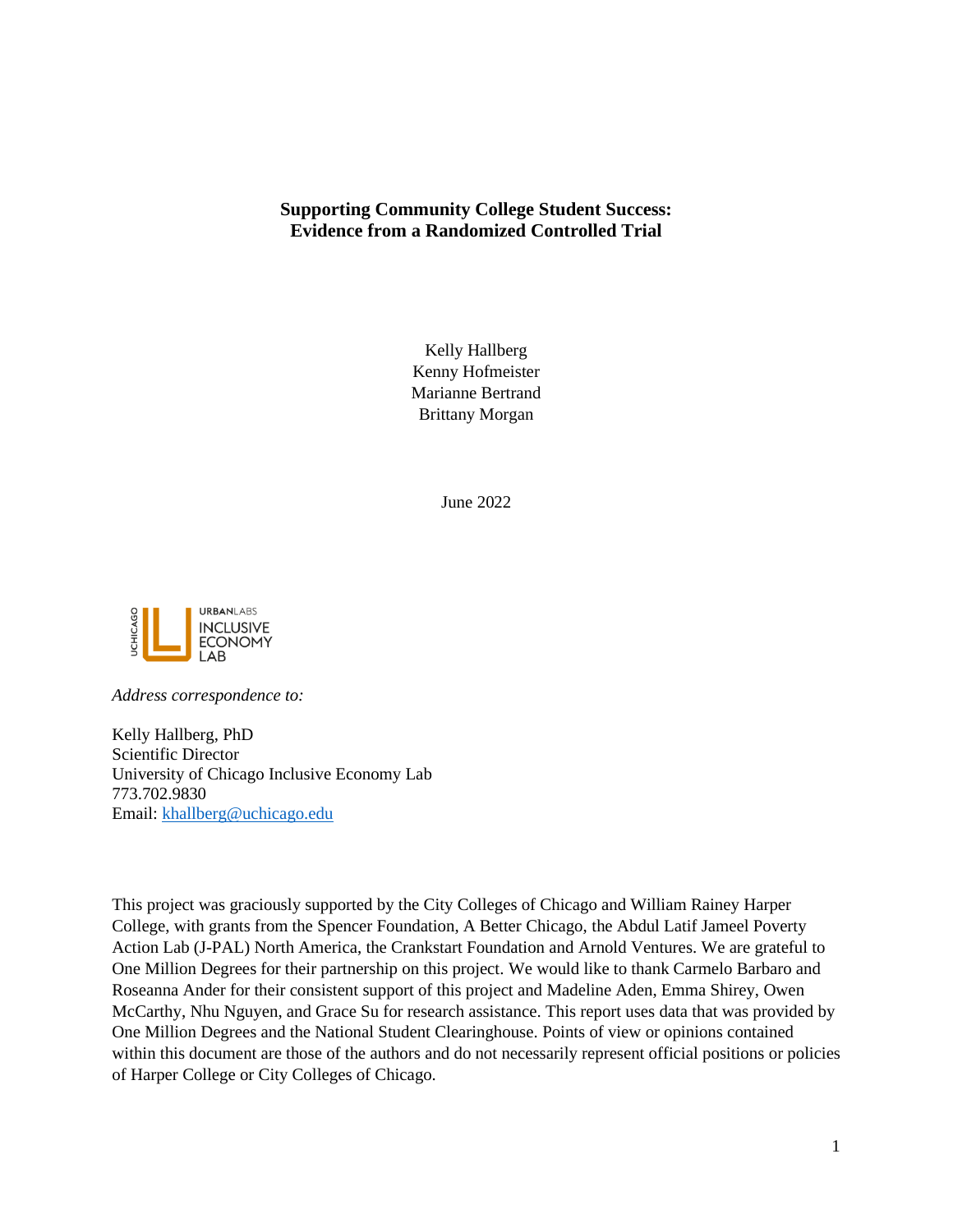#### **Abstract**

This paper presents findings from a randomized controlled trial studying a comprehensive program designed to support students in achieving their goals. One Million Degrees (OMD) is a non-profit organization serving community college students in the Chicago metro area that supports students financially, academically, personally, and professionally. Results from our study demonstrate that the randomized offer of a spot in the OMD program leads to a statistically significant and substantively meaningful increase in community college enrollment, persistence, and associate's degree attainment three years after randomization and substantively meaningful and marginally significant impacts on degree attainment OR transfer. Applicants who applied while still in high school were less likely to take up the offer of the program than students who were already enrolled in community college, but those high school students who enrolled outperformed their control group peers by a substantially larger margin. Finally, we find the program does not appear to affect the likelihood that students will enroll in a fouryear college.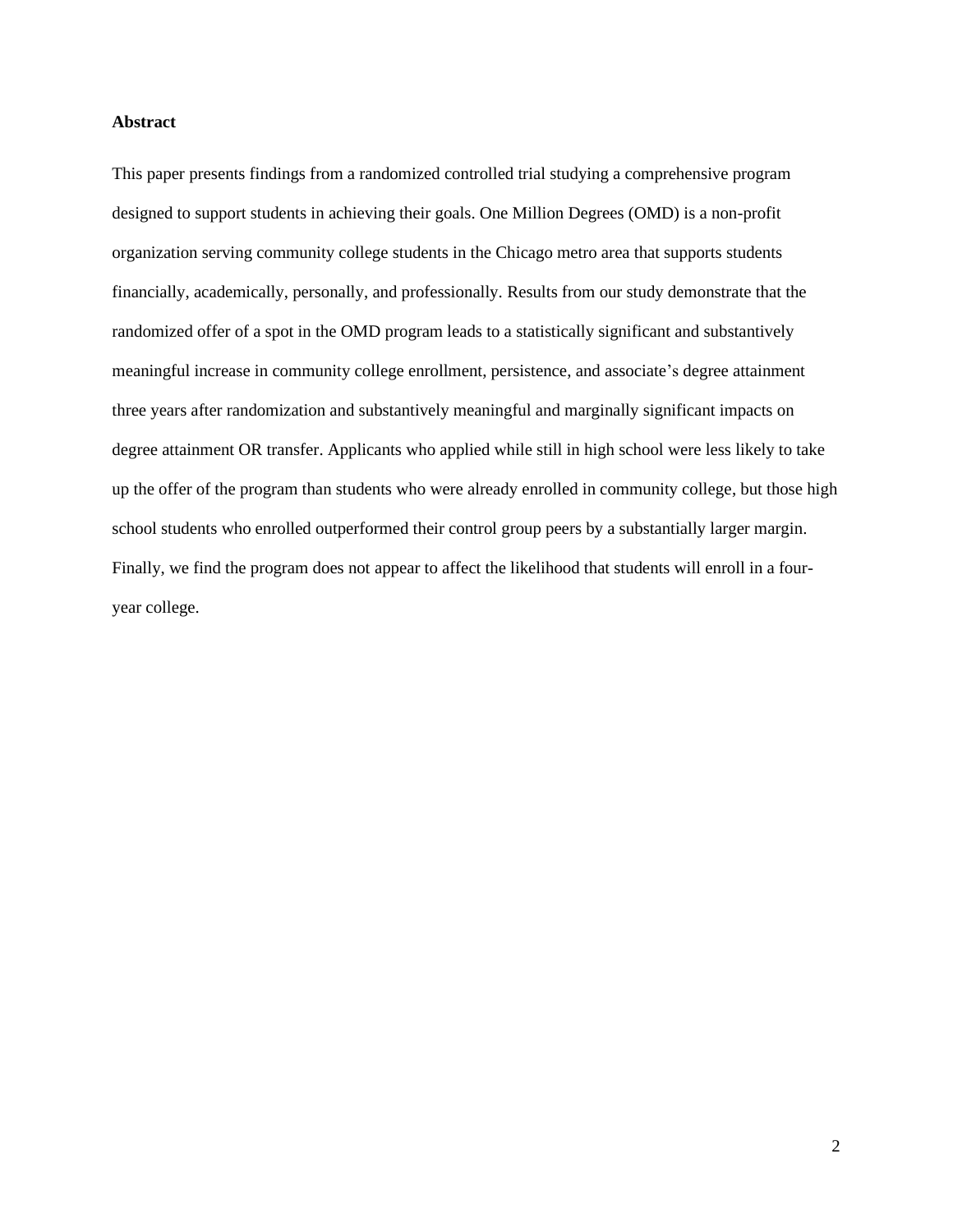#### **Introduction**

Community colleges have the potential to be powerful vehicles for social mobility in the United States. As institutions with tuition rates that are a fraction of the cost of four-year public and private colleges, they are a critical resource for students looking for a relatively less expensive and more flexible option to attain a degree. Their affordability makes them a particularly attractive option for students from low-income backgrounds and first-generation college students. Community colleges enroll nearly half of all postsecondary students in the U.S., and graduates who earn an associate's degree increase their earnings by more than 30 percent over a lifetime (Carnevale et al., 2014; The White House, 2015). However, for too many students, community colleges are falling short of their potential. Nationally, twothirds of first-time, full-time, degree-seeking students who enroll in community college do not earn a degree within three years (National Center for Education Statistics, 2017). In Chicago, the site of our study, the three-year community college graduation rate is just 22.9 percent (City Colleges of Chicago, 2018).

In this paper, we present findings from a randomized controlled trial (RCT) studying the effectiveness of a comprehensive support program designed to help students achieve their goals by addressing common barriers to community college completion. One Million Degrees (OMD) is a nonprofit organization operating at all seven campuses of the City Colleges of Chicago (CCC, Chicago's community college district) and at three community colleges in the Chicago suburbs: Prairie State, South Suburban, and William Rainey Harper (Harper). The colleges participating in the study are the seven City Colleges and Harper. OMD uses a comprehensive approach to serve community college students. Its program supports students financially, academically, personally, and professionally through financial incentives, skill-building workshops, advising, and coaching. OMD students meet at least monthly with program coordinators, staff who work with scholars to set and reflect on academic and professional goals and encourage their academic and personal progress. Program coordinators work with an assigned caseload of 60-65 students and are embedded on the college campus, allowing students to meet with them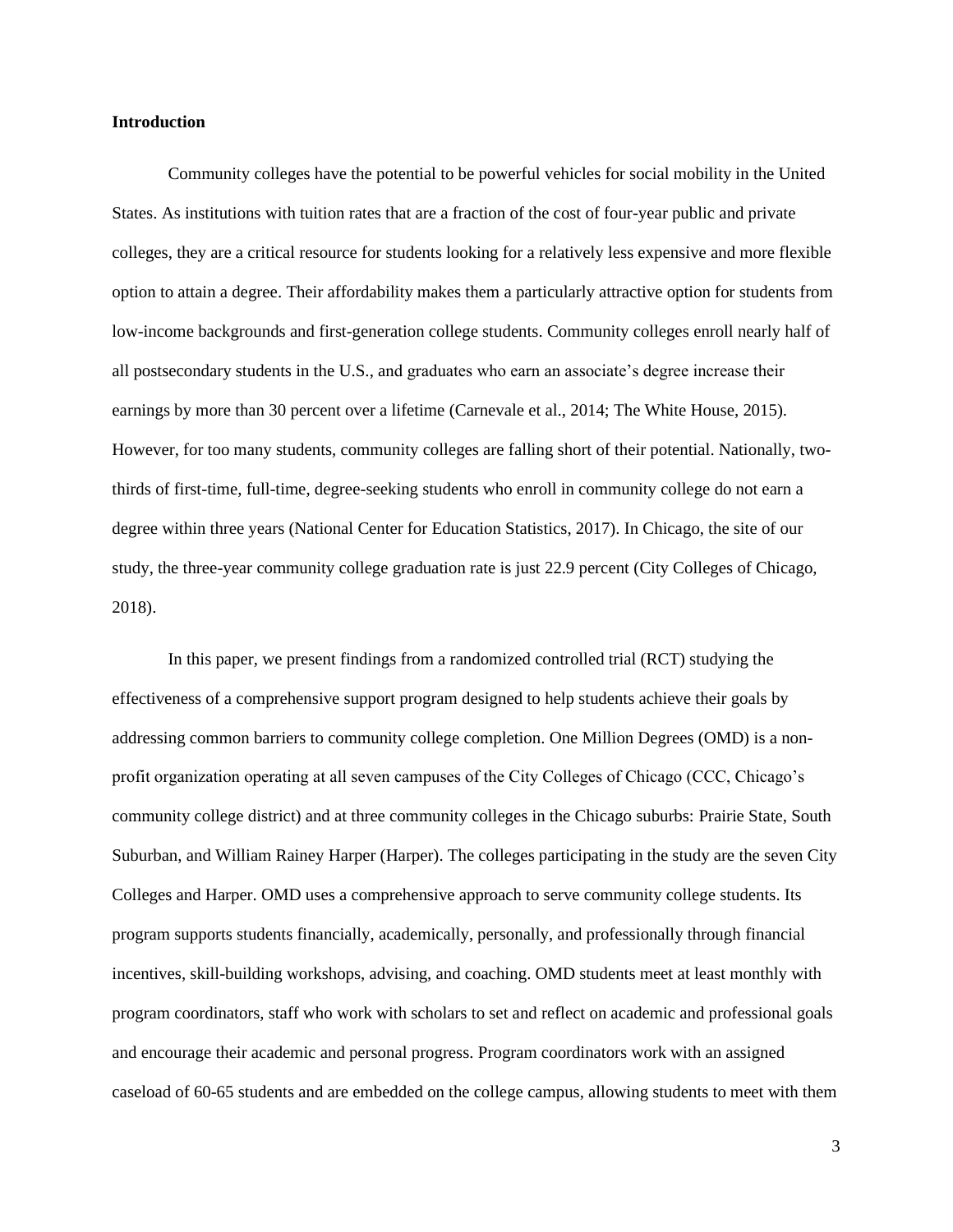on campus and enhancing Program coordinators' ability to connect students to additional resources and services through the college. Depending on a scholar's academic interests, risk for stop out, and stage in their community college journey, scholars may meet with their program coordinator as often as weekly. Students also attend monthly workshops that include meeting with a volunteer coach and participating in activities designed to build professional skills. By participating regularly in professional development programming and similar OMD events, scholars receive a performance-based stipend in addition to their last-dollar scholarships.

In this paper, we find that the offer of a spot in the OMD program leads to a 4 percentage point increase in initial enrollment in college the fall after students apply to the program. Over the course of the next six academic terms, students offered a spot in the program continue to be more likely to be enrolled in college or to have earned a degree (the magnitude of these differences range between 1 and 5 percentage points). Three years after randomization, individuals offered a spot in the program have earned an associate's degree at rates that are 2 percentage points higher than their control group peers. We find no evidence of a difference between those who were offered a spot in the program and the control group in their likelihood of enrolling in a four-year college over this same period, suggesting that the program is not diverting students who would otherwise seek out a four-year degree, but also that it is not facilitating transfer to four-year institutions. For individuals who took up the offer of the program (35 percent), effects were substantially larger: an 12 percentage point increase in initial enrollment and a 8 percentage point increase in degree attainment.

These findings add promising evidence to the growing body of literature indicating that comprehensive support programs can substantially improve community college students' outcomes. By demonstrating that such programming is effective in a different context, with a different management structure (i.e., programming implemented by a non-profit provider rather than the community college itself), and with a theory of change focused on the accumulation of social capital and fostering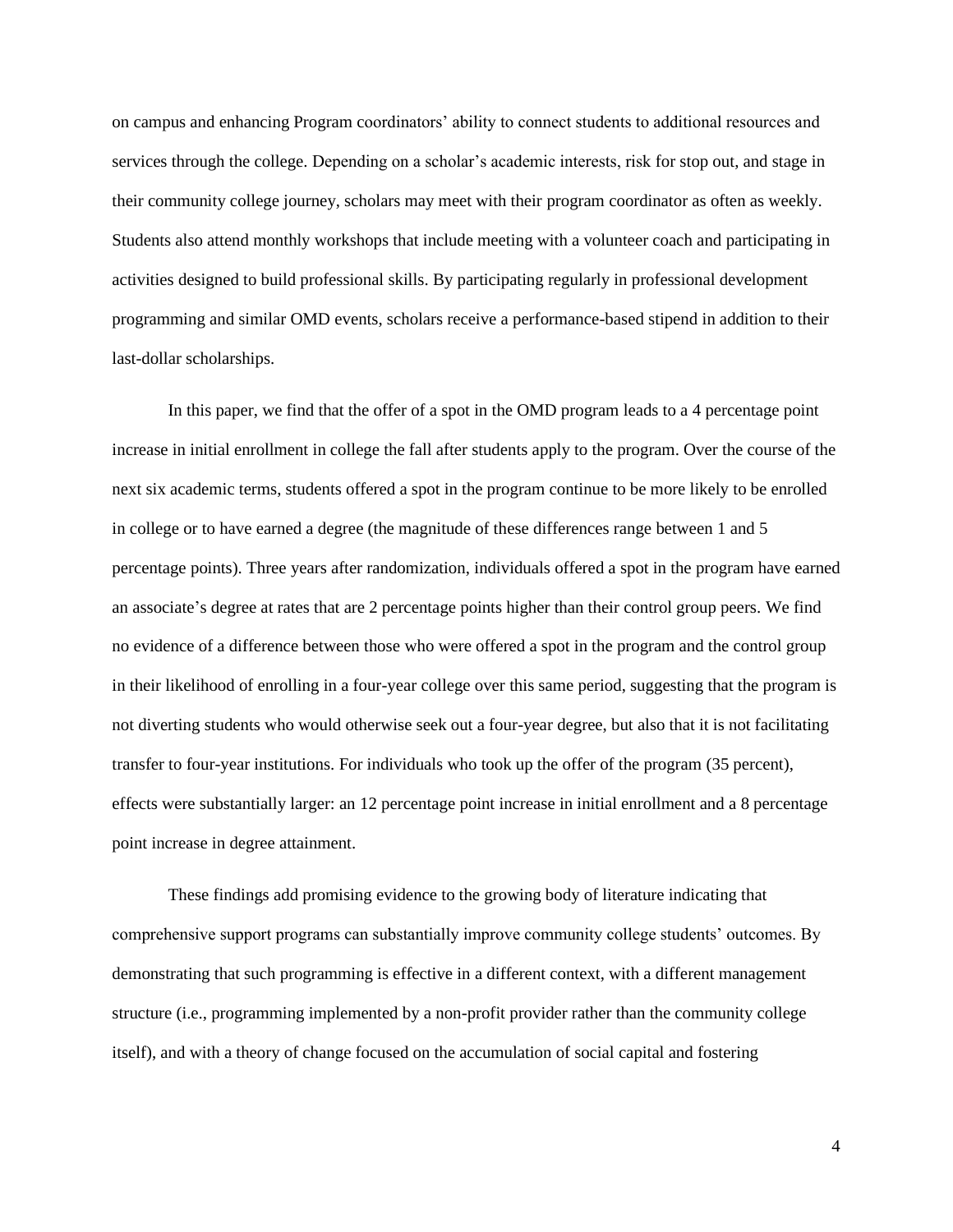community, these results provide optimism for the generalizability of existing positive findings about comprehensive support programs for community college students.

Interestingly, the treatment on the treated effects in our study were driven by students who applied to the program when still in high school. High school applicants were less likely to take up the offer of the program than students who were already enrolled in community college but outperformed their control group peers by a larger margin. While additional work is needed to understand these differential effects, these subgroup differences provide suggestive evidence for how limited resources could be targeted to lead to the largest impacts for students.

The paper proceeds as follows. We first provide a more detailed description of the OMD program model and how it is designed to address common barriers to community college success. We then situate this study in the broader literature on the effectiveness of comprehensive support services for improving community college completion rates. Next we provide an overview of the study's methodology, data, and analytic approach. Finally, we present study findings, discuss our takeaways from these findings.

## **Barriers to Community College Success and the One Million Degrees (OMD) Program**

Community college students from low-income backgrounds face multiple, interrelated systemic barriers that make completing an associate's degree challenging. While community college tuition is more affordable than tuition at four-year institutions, *financial barriers* remain a major challenge for students. Many low-income community college students live on the brink of economic hardship (Barr & Blank 2009; Shipler 2008; Bertrand et al., 2004). Just one unexpected expense can have long-term effects on students' likelihood of completing a degree, with financial instability cited as the most common reason students disengage from school (Johnson et al., 2015). Even students who enter college with the support of federal or local aid confront a wide array of financial challenges, including paying for tuition, books, or living expenses (Goldrick-Rab, 2016). Facing mounting debt, students may feel pressure to work more, taking time and focus away from their primary goal of pursuing their degree (Welbeck et al., 2014).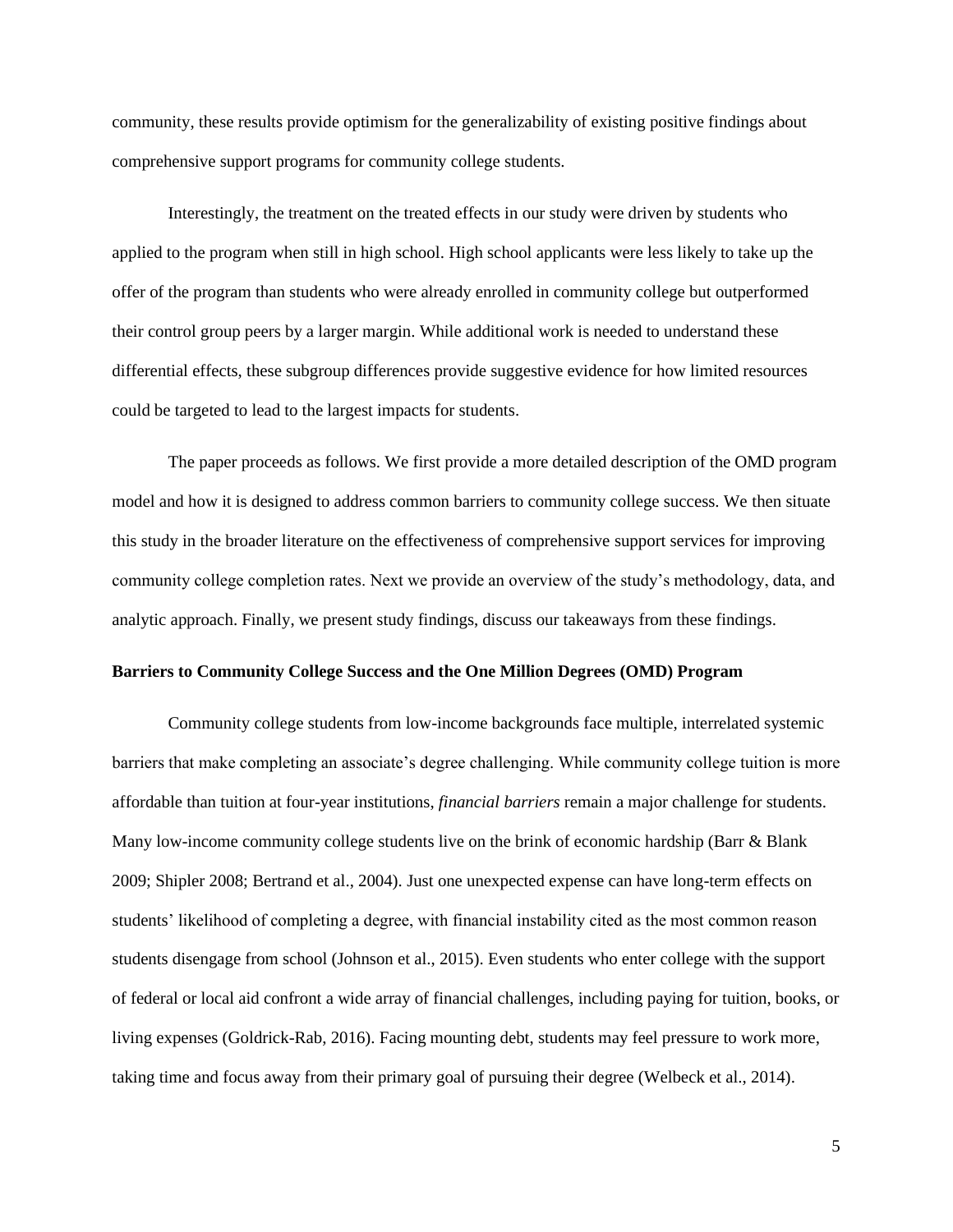Like many college students in other contexts, community college students often face *personal barriers* to graduation as well. Students from low-income backgrounds, especially first-generation college students, often have fewer direct role models who have successfully navigated the transition to and through college when compared to their wealthier counterparts. On many college campuses, these students also see few peers who come from similar backgrounds (Murphy et al., 2007). As a result, though they aspire to college, many of these students harbor doubts about their ability to succeed (Walton & Brady, 2017). While it is common for first-year students to experience apprehension about finding a new community and adjusting to increased autonomy, students from low-income backgrounds often struggle to navigate the culture shock in their new college environments (Pittman et al., 2017). They are also likely to internalize the common challenges that come with this transition, wondering if they truly belong (Yeager et al., 2016).

From an early age, students from low-income backgrounds face systemic barriers that often limit their opportunity to prepare for academic success in college. Key differences in school quality and educational experiences affect their likelihood of earning a college degree in myriad ways. For example, as a result of racial and economic segregation, students from wealthier backgrounds often attend wellresourced schools with higher expenditures per pupil, smaller student-counselor ratios, and a rich array of courses designed to prepare students for the academic demands of college, giving them a strong advantage (Charles, 2003; Kozol, 1991; Lareau & Goyette, 2014; Ostrander, 2015; Vigdor & Ludwig, 2007). On the other hand, without access to the same resources to help build an academic foundation for college success, many low-income students face *academic barriers* to college success (Duncan & Murnane, 2011). For example, as a prerequisite for enrollment in introductory-level college courses, many freshmen from low-income backgrounds often spend at least a part of their first year taking remedial courses that offer partial or no credit, keeping them further behind their peers (Stewart, Lim, & Kim, 2015). These courses typically still carry the same financial obligation as a full-credit college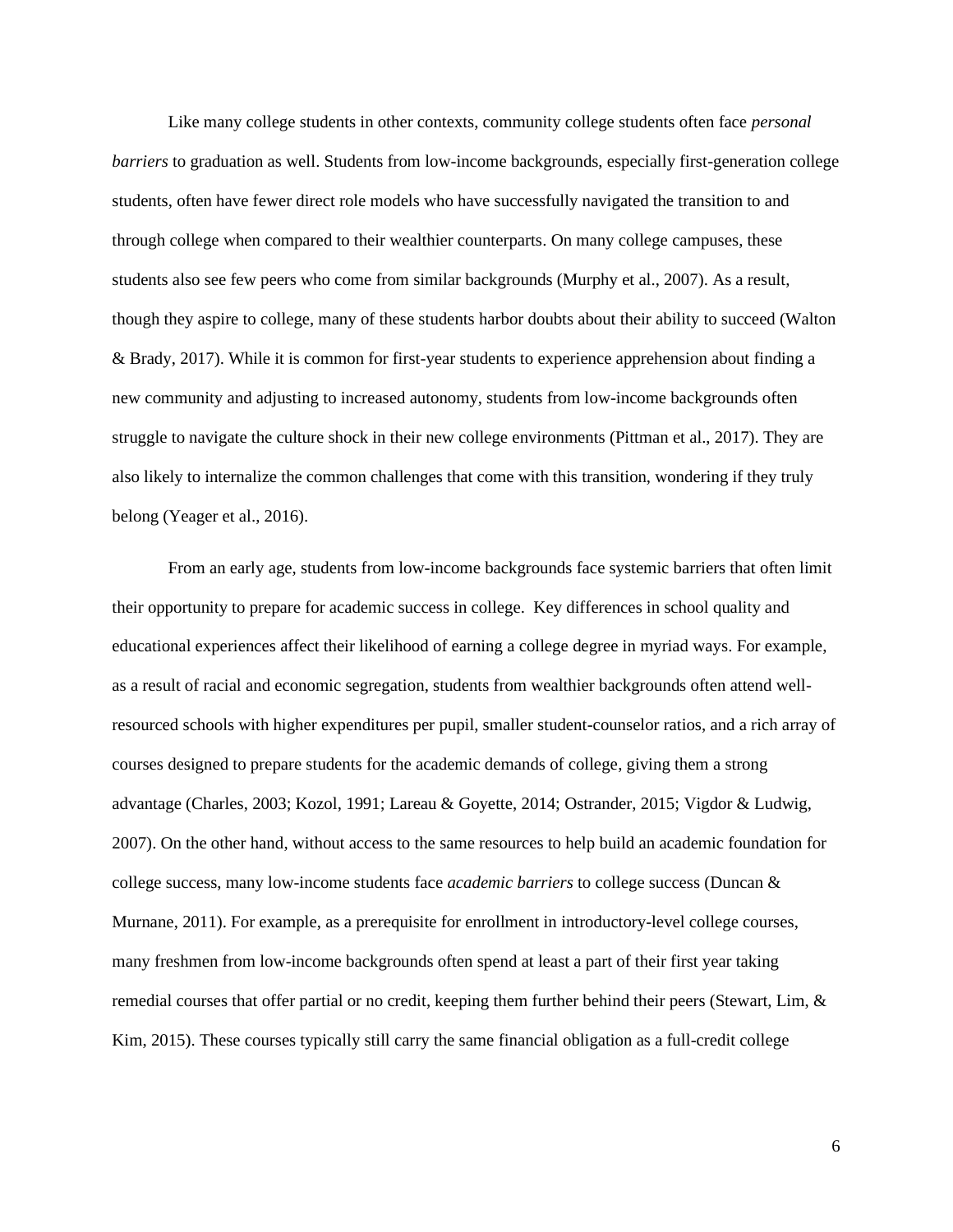course, so students who take more remedial courses often end up paying more for college (Barry & Dannenberg, 2016).

The resource inequities in the education system are magnified in community colleges, which are underfunded relative to four-year institutions. The Delta Cost Project (2016) estimates that community colleges spend 75 cents on education expenses per student for every dollar spent at public four-year institutions. This gap in spending means that there are fewer resources for student supports, such as academic advising and supplemental instruction, that are critical for supporting the success of all students, but especially those from low-income backgrounds (Goolsbee, Hubbard, & Ganz, 2019).

Finally, the link between coursework and a student's post-college employment prospects are not always clear to students from low-income backgrounds, leading to *professional barriers* to success (McCoy & Bowen, 2015). Without connections to individuals working in the fields in which they are interested, many community college students have difficulty translating a degree into labor market success. Further, students who have not had access to the social capital and social networks needed to successfully transition into a career post-college may have more difficulty acquiring gainful employment after their time in school (Moschetti & Hudley, 2014).

OMD is the only Chicago-area non-profit that uses a comprehensive approach to support the success of the region's community college students. To be eligible to enroll in the program, students must be enrolled or plan to enroll full time in one of the community colleges where the program operates. To join the program, students must be eligible for the federal Pell Grant or for the Chicago STAR scholarship (a local promise of free CCC tuition for high-performing Chicago Public Schools graduates), have a grade point average (GPA) of at least 2.0, be pursuing their first college degree, and have at least one full year remaining to graduation. Students join the program either directly from high school, after they are already enrolled in community college, or occasionally as adults returning to school.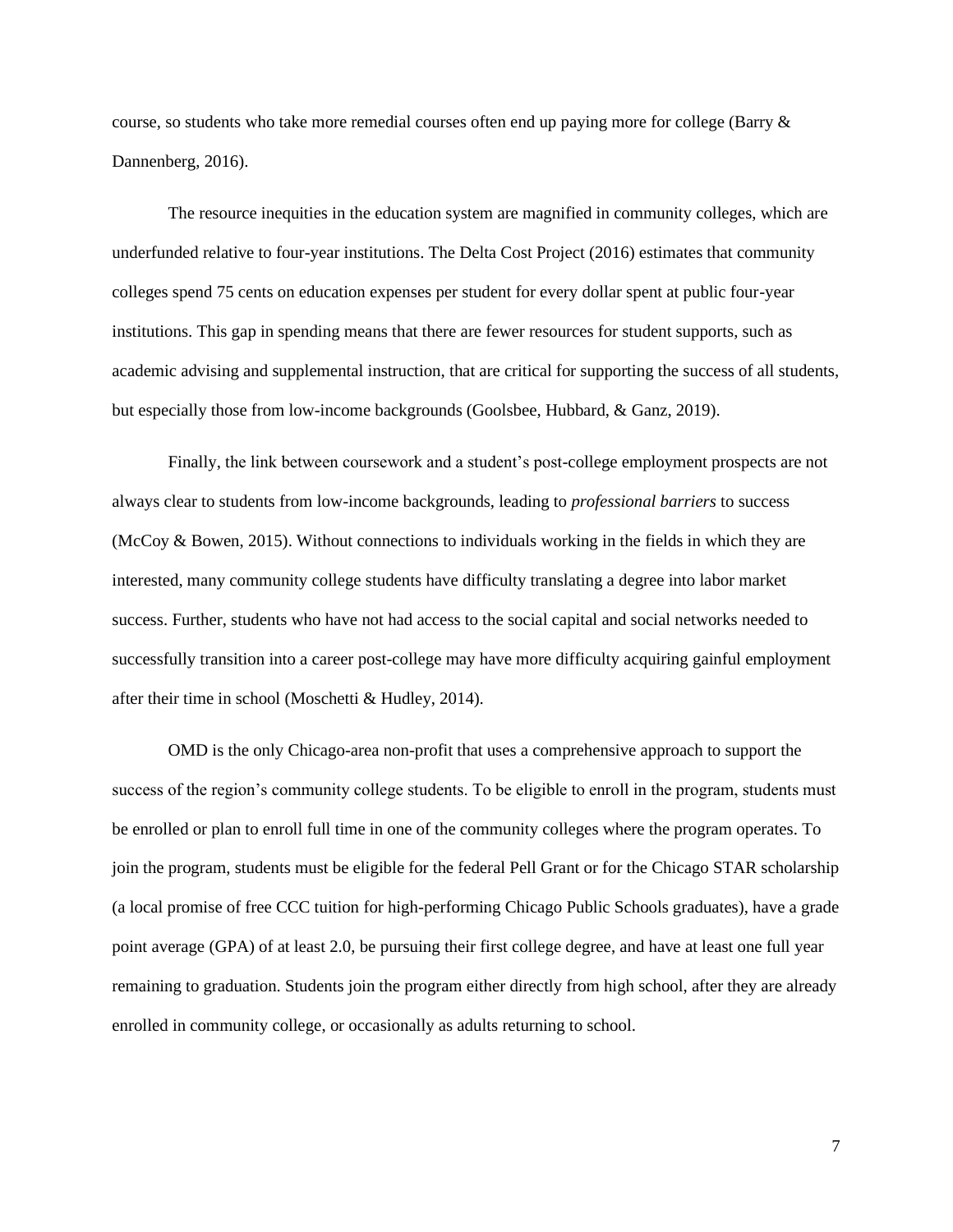The program provides comprehensive supports designed to address the financial, personal, academic, and professional barriers that can interfere with scholars' plans to graduate. To address the *financial barriers* facing students from low-income backgrounds, scholars receive \$1,000 (CCC) or \$750 (Harper) annually in performance-based stipends to address any financial needs that might arise. In addition to providing additional financial security, the stipend acts as a critical recruitment and retention tool, with receipt of the stipend tied to meeting program participation requirements. The program offers last-dollar scholarships when needed to close any gap between financial aid and tuition but, given the program requirement that students be eligible either for a Pell grant or STAR scholarship, these funds are rarely needed. Scholars are also able to apply for up to \$250 in enrichment grants to offset expenses that will help them accelerate academically or professionally (e.g., membership dues to Phi Theta Kappa, conference registrations, four-year university application fees, etc.). In addition, the monthly workshops that scholars attend include financial literacy training to help scholars manage their household budgets and plan for economic mobility.

To address *personal barriers*, scholars are required to meet regularly with a program coordinator to discuss their academic plans and progress as well as address any issues that have arisen in a scholar's personal life that may impact their ability to engage in school. The program coordinators have caseloads (60-65:1) that are much lower than typical advisor-to-student ratios at CCC and Harper, allowing them to develop strong personal relationships and provide targeted individualized supports to students. As program coordinators are embedded on campus, they can also connect students to campus resources and support services that new students may be unable to access as easily.

To address *academic barriers*, scholars can access tutors and/or be referred to existing supports within the college. Scholars earning less than a C grade in any course or who are enrolled in a developmental education course are required to attend tutoring. Program coordinators support students in completing critical academic tasks, such as meeting class registration deadlines, submitting financial aid documentation, and developing academic plans. They also coach scholars as they progress through their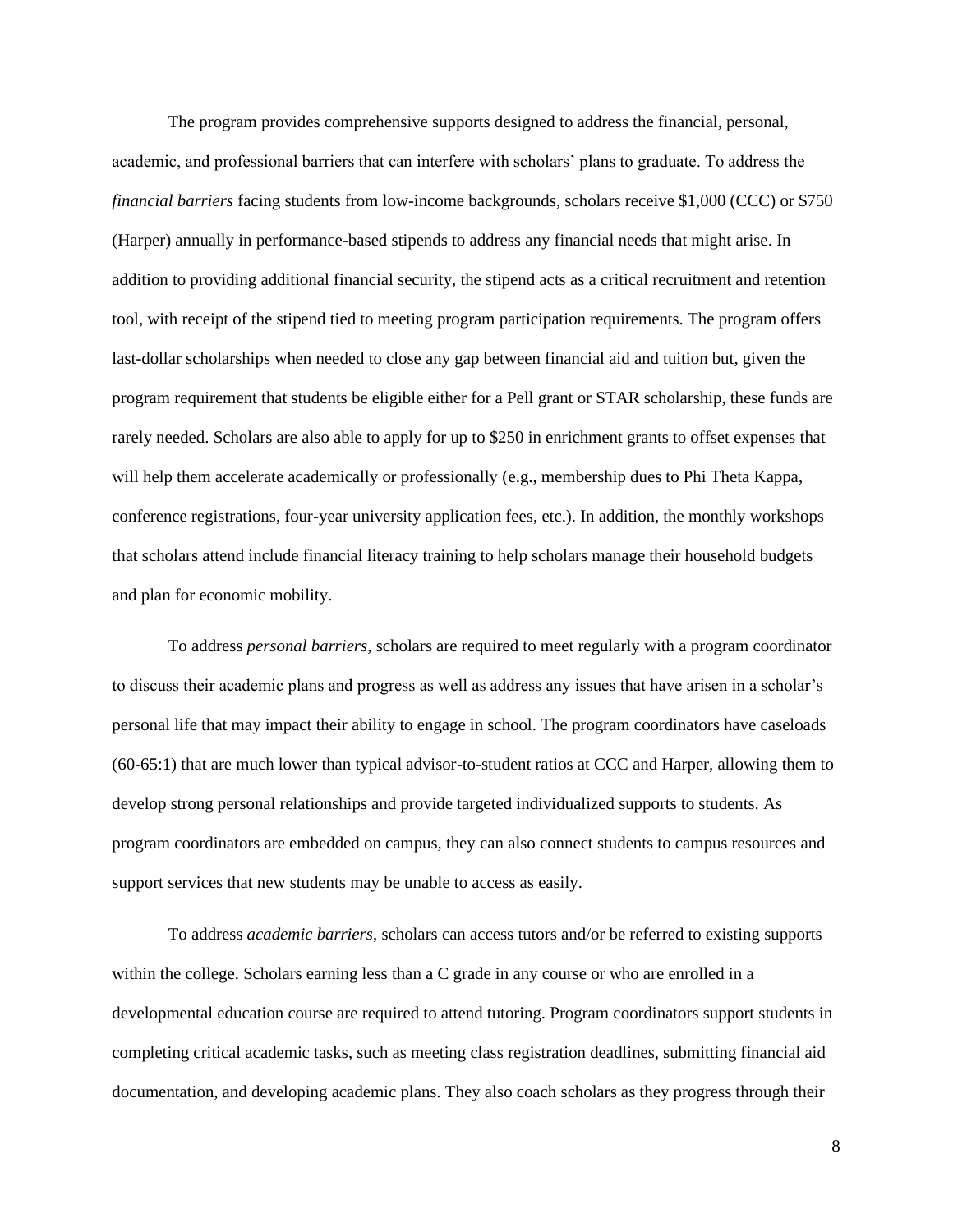coursework, assisting them in applying to specialized programs within their college or supporting their transfer to a four-year university.

To address the *professional barriers* that scholars face, the program pairs each scholar with a coach, a local professional who volunteers to mentor scholars. While not always possible, OMD aims to match scholars with coaches who are working in their field of interest. The coaches and scholars jointly attend regular professional development events and workshops sponsored by the program. Further, coaches regularly meet and communicate with scholars outside of formal OMD programming to provide personalized supports, job shadowing, and networking opportunities to help them fulfill their career development goals as well as personal ambitions.

#### **Contribution to the Literature**

The growing body of literature rigorously investigating interventions designed to improve outcomes for community college students has found somewhat mixed results. Neither interventions specifically targeting community college students with limited academic preparedness (Long, 2014; Matorell & McFarlain, 2011) nor interventions designed to reduce advisor-to-student ratios and improve the quality of academic counseling that students receive (Scrivener & Weiss, 2009) have been found to have long-term effects on degree attainment. Likewise, a randomized controlled trial examining the receipt of emergency financial assistance alone found that this type of support did not result in increased degree attainment (Evans, Kearney, Perry, & Sullivan, 2017).

The results from the studies of more comprehensive programs, designed to address the multiple barriers community college students face to degree attainment, have been more promising. For example, a randomized controlled trial of the *Stay the Course* program, which combined comprehensive case management (including academic and personal counseling) with emergency financial assistance, was found (though imprecisely) to increase students' six-term persistence and degree attainment in community college, especially for female students (Evans, Kearney, Perry, & Sullivan, 2017).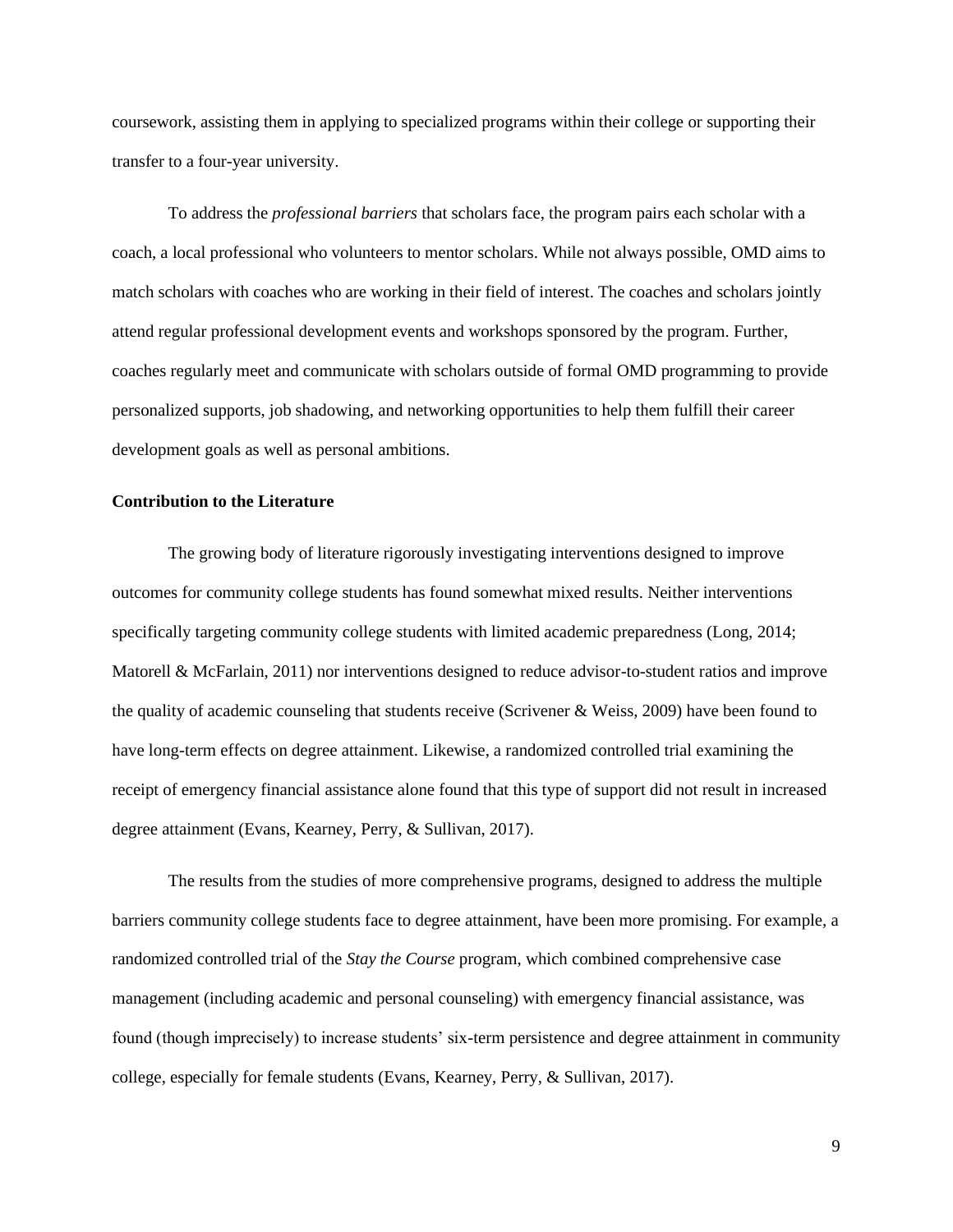Likewise, and most closely aligned to the OMD program, a randomized controlled trial of the CUNY ASAP program has found the most promising results to date. The ASAP program includes many elements that closely parallel the key components of OMD, including comprehensive personal advising, enhanced tutoring and career advising services, tuition waivers and MetroCards (an important financial support in New York City), and seminars on goal-setting and study skills. The study found that ASAP has almost doubled students' graduation rates, reduced the rate that students' stop out of college, and increased credit attainment for participating students (Weiss, Ratledge, Sommo, & Gupta, 2019). These results were replicated in three community colleges in Ohio, where an RCT again found the program led to a doubling of the graduation rate (Sommo, Cullinan, Manno, Blake, & Alonzo, 2018).

The current study builds on this literature, providing additional evidence of the potential for comprehensive support programs to have substantial and sustained effects on community college students' chances of attaining a degree. While the OMD program includes many of the same features as the ASAP program, one difference is worth noting: OMD is operated by an independent non-profit organization, rather than the community college system itself. As such, the program provides an alternative means for scaling comprehensive supports to reach more students around the country.

### **Methodology**

To assess the effectiveness of the OMD model, we conducted a block randomized controlled trial at all seven campuses of CCC and one suburban Chicago-area community college, Harper College. As the largest community college system in Illinois and the fourth largest in the nation, and a large suburban community college system, respectively, CCC and Harper are ideal settings for this study. CCC has 4,000 faculty and staff serving 80,000 students annually at seven colleges and five satellite sites across the city of Chicago. CCC has an open enrollment policy that provides accessible, affordable postsecondary education for students from diverse ethnic, racial, and socioeconomic backgrounds. While the district has made remarkable progress in recent years, 77 percent of students who enroll in CCC do not attain an associate's degree within three years (City Colleges of Chicago, 2018). Harper College, located in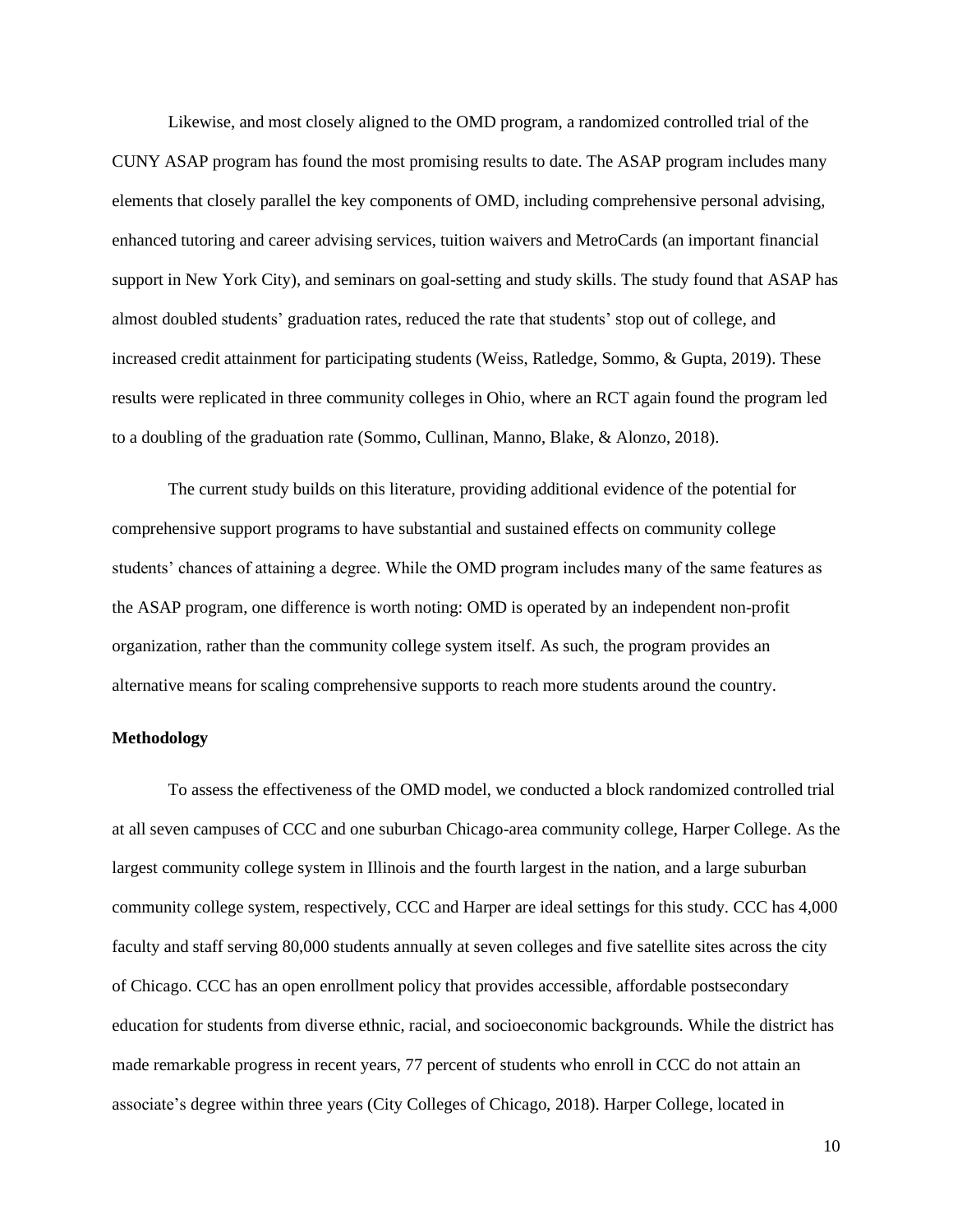Chicago's northwest suburbs, serves more than 35,000 students annually. While Harper's graduation rate is slightly higher than CCC's (roughly 70 percent of students do not graduate within three years), the college's administration is committed to continuing to raise this rate and sees its partnership with OMD as a critical component of this effort.

OMD recruited students to participate in the program and the study through its normal application process, with students submitting an online application to express interest in the program. As is typically the case for OMD, potential scholars applied to the program the spring with the intention of formally enrolling in the program the following fall. For applicants who had not yet enrolled in college, this was frequently during the typical college application window during the senior year of high school, with students submitting applications to OMD concurrently with their other college and scholarship applications. The program regularly receives more applications than they have program slots and made especially robust recruitment efforts to ensure there were a sufficient number of applicants to the program to support the sample needed for the study. Once the program screened the application data to determine if candidates met the basic program eligibility criteria, the list of eligible candidates was sent to the research team, who randomly selected which applicants would be offered a spot in the program. Program offers were extended to selected students in late spring or early summer, with persistent efforts by program staff focused on enrolling as many of the eligible individuals as possible lasting through the summer.

Randomization was blocked on two characteristics: the campus the applicant was enrolled or intended to enroll in and whether the applicant was a graduating high school student or a current community college student. In spring 2016, a total of 1,452 unique, eligible OMD applicants were randomized, 779 of whom were offered a spot in the program. In spring 2017, 2,821 unique, eligible OMD applicants were randomized, 1,396 of whom were offered a spot in the program. In spring 2018, 623 unique, eligible OMD applicants were randomized, 398 of whom were offered a spot in the program.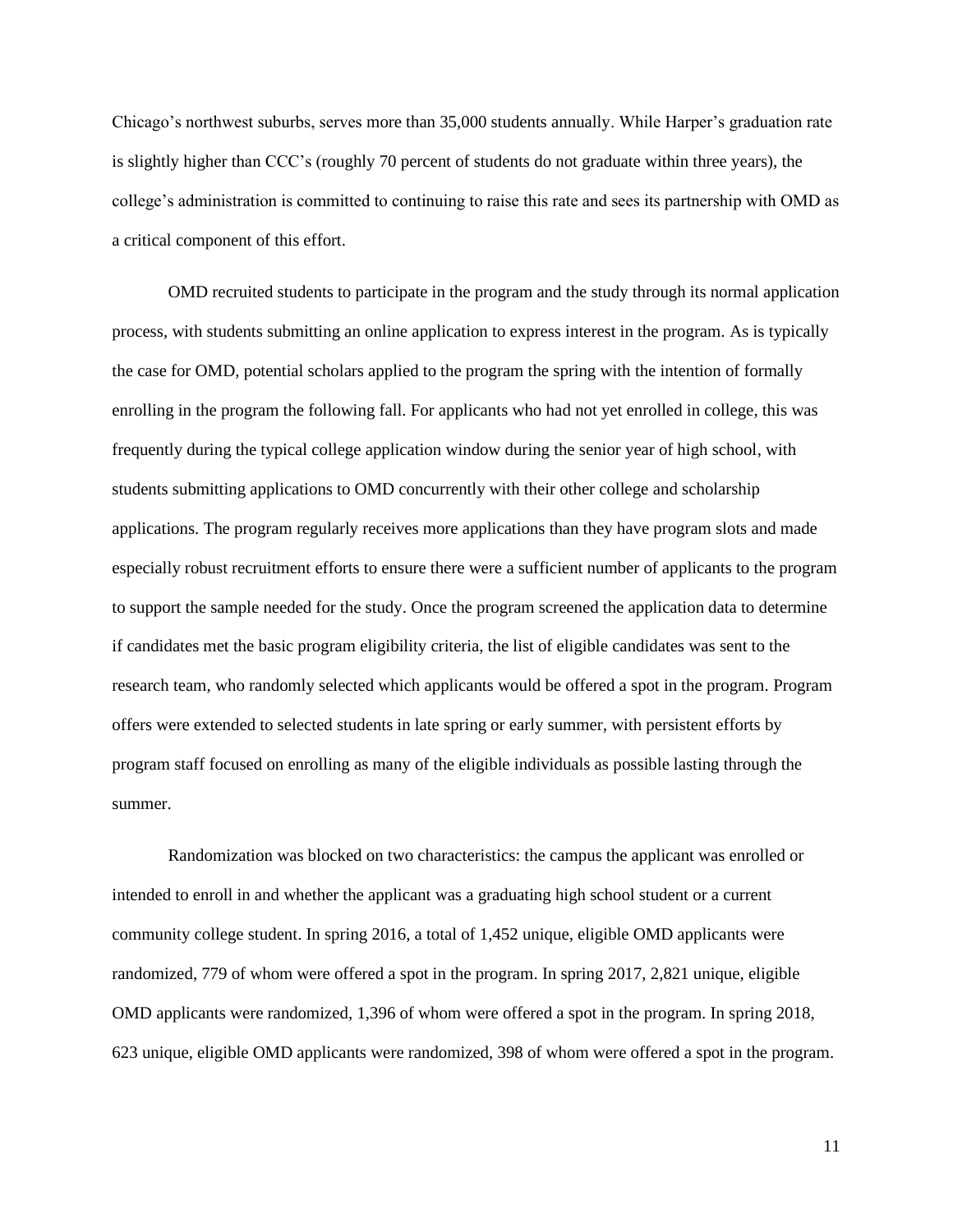Across these three cohorts, a total of 4,896 unique applicants were randomized, 2,573 of whom were offered a spot in the program.<sup>1</sup>

This paper presents initial enrollment outcomes for all three cohorts of students who were randomized into the study and three-year persistence and graduation outcomes for the first two study cohorts (which constitutes the vast majority of our sample). Table 1 below details the baseline characteristics of the students who were randomly assigned to the treatment and control groups. The vast majority of the study sample are students who are Black or Hispanic; roughly two-thirds identify as female. Nearly 60 percent of the sample are first-generation college students and, consistent with OMD program requirements, all are eligible for the Pell or STAR grants. The only statistically significant difference between the treatment and control groups at baseline was the portion of students who identified as belonging to an "other" race or ethnic group and the F-test assessing the joint probability that the baseline variables predict an offer of treatment was not significant.

| <b>Baseline Characteristics</b> | <b>Treatment</b> | <b>Control</b> | <b>Difference</b> | <b>P-value</b> | <b>Standardized</b><br><b>Difference</b> |
|---------------------------------|------------------|----------------|-------------------|----------------|------------------------------------------|
| <i>Race/ethnicity</i>           |                  |                |                   |                |                                          |
| <b>Black</b>                    | 41.37%           | 37.43%         | $-3.94\%$         | 0.94           | 0.00                                     |
| Hispanic                        | 43.32%           | 46.99%         | 3.67%             | 0.10           | 0.04                                     |
| White                           | 6.12%            | 5.63%          | $-0.49%$          | 0.93           | $-0.01$                                  |
| Asian                           | 4.91%            | 5.02%          | 0.11%             | 0.48           | $-0.05$                                  |
| Multiracial                     | 2.77%            | 2.90%          | 0.13%             | 0.55           | $-0.06$                                  |
| Native American                 | 0.39%            | 0.30%          | $-0.09%$          | 1.00           | 0.00                                     |
| Other                           | 1.09%            | 1.73%          | 0.64%             | $0.02*$        | $-0.38$                                  |
| Other Baseline Characteristics  |                  |                |                   |                |                                          |
| Female                          | 60.65%           | 60.71%         | 0.06%             | 0.92           | 0.00                                     |
| Married                         | 3.31%            | 3.20%          | $-0.11\%$         | 0.20           | $-0.14$                                  |
| Single                          | 91.74%           | 92.77%         | 1.03%             | 0.47           | 0.05                                     |
| Divorced                        | 2.06%            | 1.43%          | $-0.64%$          | 0.92           | 0.01                                     |
| US Citizen                      | 86.95%           | 86.59%         | $-0.36%$          | 0.47           | 0.04                                     |

**Table 1. Baseline Covariate Balance (Cohorts 1, 2, 3)**

<sup>1</sup> Of the original 4,896 applicants who were randomized, one application was excluded because OMD had no record of this applicant, so we were not able to observe take-up. An additional 16 cases were excluded from this analysis; five of these students should have been excluded from randomization because they had a sibling from the program, and 12 students were missing a birthdate and therefore could not be linked to the NSC data. Consequently, the analytic sample contains 4,878 unique applicants.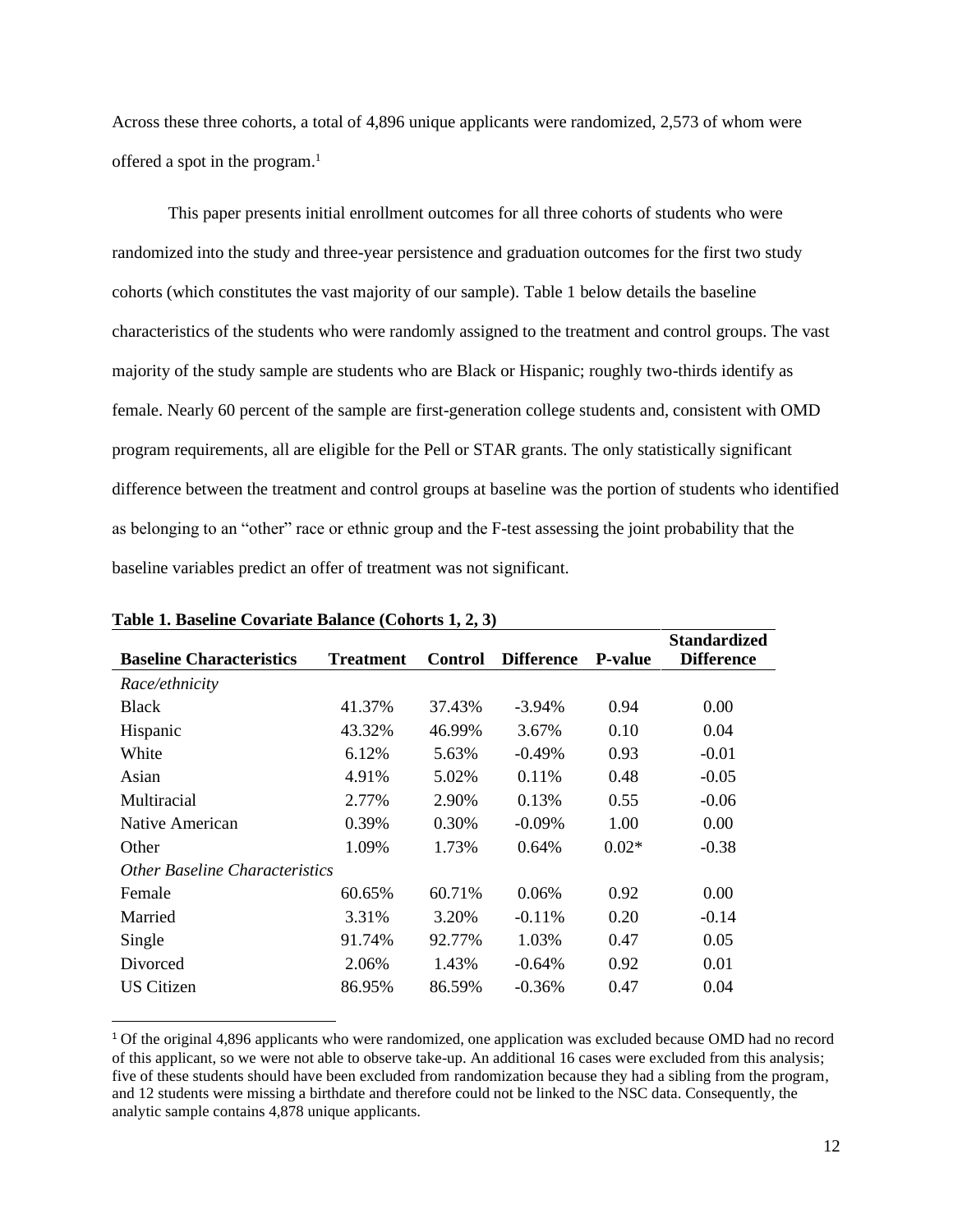| Veteran           | 3.08%  | 2.60%   | $-0.48%$  | 0.64 | $-0.05$ |
|-------------------|--------|---------|-----------|------|---------|
| First gen college | 57.34% | 60.32%  | 2.98%     | 0.61 | $-0.02$ |
| Pell-eligible     | 69.11% | 67.11\% | $-1.99\%$ | 0.40 | 0.03    |
| Chicago Star      | 35.26% | 38.30%  | 3.04%     | 0.86 | 0.01    |
| Age               | 21.53  | 20.51   | $-1.01$   | 0.80 | 0.00    |
| $\boldsymbol{N}$  | 2.567  | 2.311   |           |      |         |

NOTES: \*\* p<0.01, \* p<0.05, + p<0.1

The p-value column shows the p-value for t-tests for differences in mean baseline characteristics for students assigned to the treatment and control groups. These tests include school fixed effects to account for randomization within campus and age group blocks. F-test for joint probability that baseline variables predict an offer of treatment is F (16, 4,770) = 0.619, p = 0.871.

Of the students who were offered a spot in the OMD program, 892 enrolled (a take-up rate of roughly 35 percent). Enrollment here is defined as formally joining the program and any engagement with program components. This could have occurred entirely over the summer prior to the program's official start in the fall or during the academic year. Individuals who were invited to join the program did not take up this offer for a variety of reasons, including not enrolling in CCC or Harper, not enrolling full time, or not meeting other program requirements.

Table 2 compares the baseline characteristics of those who joined the program to those who did not. In general, individuals who accepted the offer of treatment generally looked like the broader sample with some notable exceptions. Individuals who enrolled in the program were more likely to be Black (45 percent compared to 39 percent of non-takers), less likely to be Hispanic (39 percent compared to 46 percent), more likely to be married (5 percent compared to 3 percent), less likely to be single (90 percent compared to 93 percent), more likely to be divorced (3 percent compared to 1 percent), less likely to be a first-generation college student (54 percent compared to 59 percent) and less likely to be a Chicago STAR scholarship recipient (33 percent compared to 36 percent). Program takers were also slightly older than non-takers, with an average age of 23 compared to 21 among non-takers. This is consistent with the fact that program take-up was higher among current community college students (46 percent) relative to recent high school graduates (20 percent), more of whom did not enroll in CCC or Harper in the fall following their application to the program.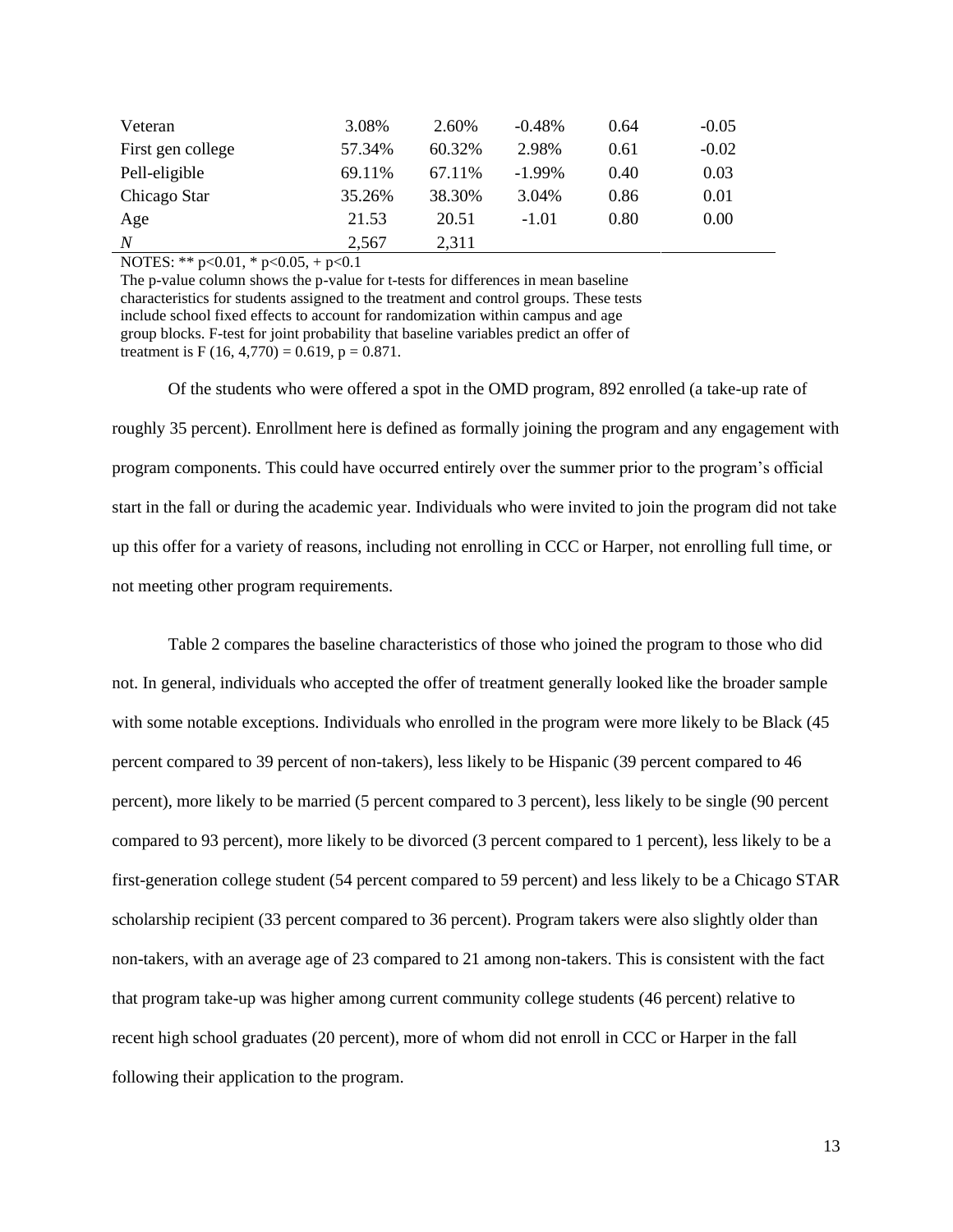|                                 |               | Non-          |                   |                |
|---------------------------------|---------------|---------------|-------------------|----------------|
| <b>Baseline Characteristics</b> | <b>Takers</b> | <b>Takers</b> | <b>Difference</b> | <b>P-value</b> |
| Race/ethnicity                  |               |               |                   |                |
| <b>Black</b>                    | 45.40%        | 39.22%        | 6.20%             | $0.00**$       |
| Hispanic                        | 38.57%        | 45.85%        | $-7.30%$          | $0.00***$      |
| White                           | 5.04%         | 6.69%         | $-1.60%$          | $0.10+$        |
| Asian                           | 5.61%         | 4.54%         | 1.10%             | 0.23           |
| Multiracial                     | 3.36%         | 2.45%         | 0.90%             | 0.18           |
| Native American                 | 0.34%         | 0.42%         | $-0.10%$          | 0.75           |
| Other                           |               |               |                   |                |
| Other Baseline Characteristics  |               |               |                   |                |
| Female                          | 64.57%        | 58.57%        | 6.00%             | $0.00**$       |
| Married                         | 4.60%         | 2.63%         | 2.00%             | $0.01**$       |
| Single                          | 89.69%        | 92.84%        | $-3.10%$          | $0.01**$       |
| Divorced                        | 3.25%         | 1.43%         | 1.80%             | $0.00**$       |
| <b>US</b> Citizen               | 84.42%        | 88.30%        | $-3.90%$          | $0.01**$       |
| Veteran                         | 2.69%         | 3.28%         | $-0.60%$          | 0.41           |
| First gen college               | 54.04%        | 59.10%        | $-5.10%$          | $0.01*$        |
| Pell-eligible                   | 71.64%        | 67.76%        | 3.90%             | $0.04*$        |
| Chicago Star                    | 33.30%        | 36.30%        | $-3.00\%$         | 0.13           |
| Age                             | 23.16         | 20.66         | 2.50              | $0.00***$      |
| $\boldsymbol{N}$                | 892           | 1675          |                   |                |

**Table 2. Baseline Characteristics of Program Takers and Non-Takers (Cohorts 1, 2, 3)**

NOTES: \*\* p<0.01, \* p<0.05, + p<0.1

The p-value column shows the p-value for t-tests for differences in mean baseline characteristics for students who took up and offer of a spot in the program and those who did not.

Outcome data for this study come from the National Student Clearinghouse (NSC). The NSC collects data from colleges and universities around the country on students' enrollment and degree attainment. As of the fall of 2011, NSC records were reported to include 93 percent of college enrollment nationally (Dynarski, Hemelt, & Hyman, 2015). The NSC give us the most comprehensive information on where study students enroll and ultimately receive degrees from any higher education institution, allowing us to track outcomes for both the treatment and control groups.

Initial enrollment data is drawn from the first term students had the opportunity to enroll in college after randomization. We consider a student to have enrolled in college if they enroll in any postsecondary institution in the fall following randomization. We further disaggregate these outcomes by examining whether they were enrolled in a two- or four-year institution and whether they were enrolled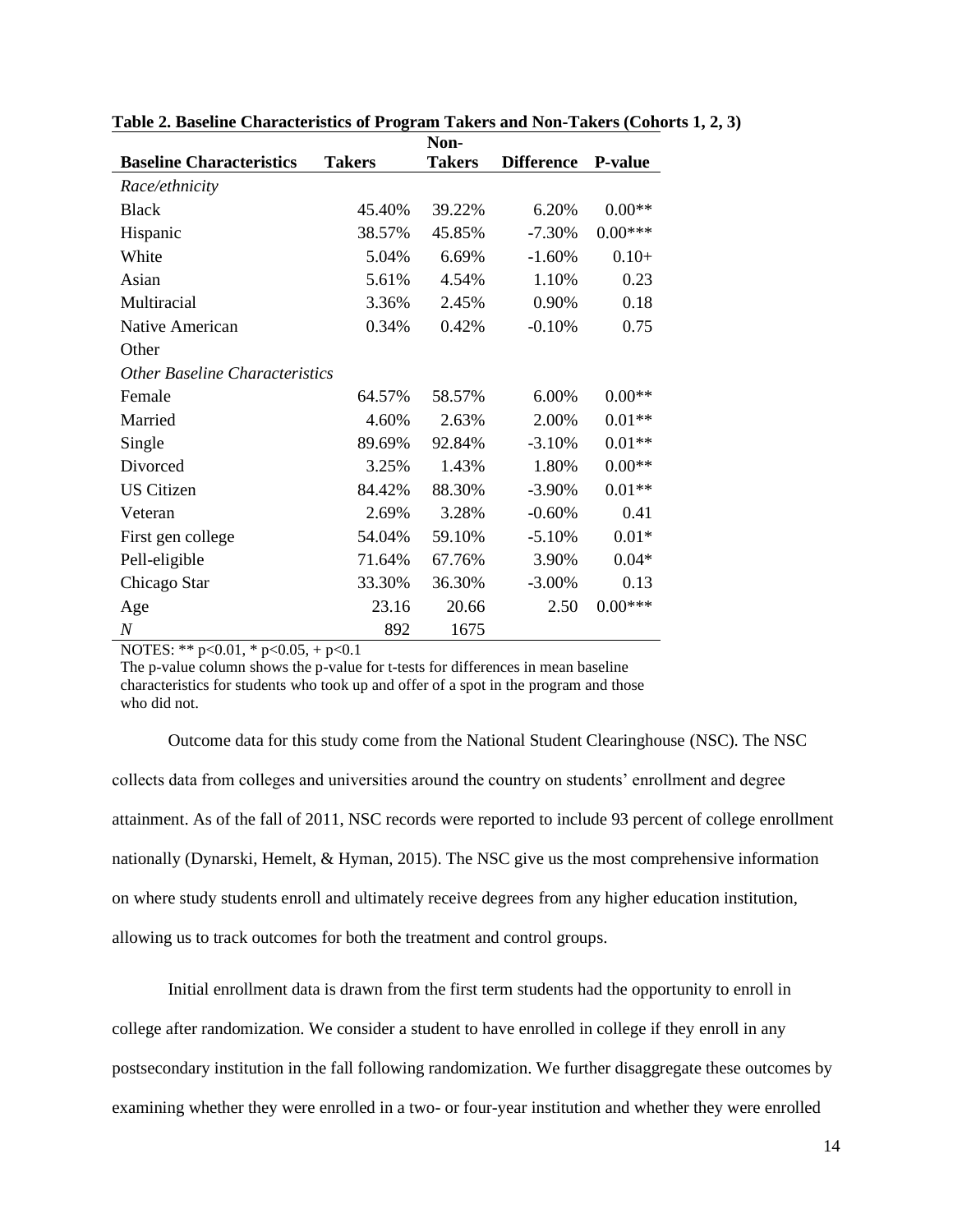part or full time. We analyze students' persistence in college by examining whether they were enrolled in college or had earned a degree in the six academic terms (three years) post randomization. We examine whether students ever had a four-year enrollment in the three years following randomization (either as a transfer student from community college or through direct enrollment). Finally, we examine whether students in our sample attained an associate's degree or transferred to a four-year institution over the same time period (the primary pre-registered outcome of interest in our study). Transfer here is defined as a four-year enrollment that follows community college enrollment. We examine degree attainment separately and whether the program increased the chances of achieving either outcome.

We estimate both the effect of an offer of a spot in the program (the intent to treat or the ITT effect) and the effect of actually enrolling in the program (the treatment on the treated or TOT effect). We modeled the ITT effect as follows:

$$
Y_{ib} = P_{ib}\beta_1 + X_{ib}\beta_2 + \gamma_b + \varepsilon_{ib}
$$

Where  $Y_{ib}$  is an outcome indicator for individual *i* in randomization block *b*,  $P_{ib}$  is the treatment assignment indicator for individual *i* in randomization block  $b$ ,  $\beta_1$  is the coefficient for the treatment indicator,  $X_{ib}$  is a vector of the control covariates described in Table 1 for individual *i* in randomization block  $b, \beta_2$  is a vector of coefficients for control covariates,  $\gamma_b$  is the individual intercept for each randomization block *b*, and  $\varepsilon_{ib}$  is the error term for individual *i* in randomization block *b*.

We estimate the TOT effects using assignment to treatment as an instrument for actual program participation (Bloom, 1984; Angrist, Imbens, & Rubin, 1996). To that end, we estimate the first stage as follows:

$$
T_{ib} = P_{ib}\pi_1 + X_{ib}\pi_2 + \alpha_b + \mu_{ib}
$$

Where  $T_{ib}$  is the take-up indicator for individual *i* in randomization block *b* (take-up is defined at any engagement with the OMD program),  $P_{ib}$  is the treatment assignment indicator for individual *i* in randomization block  $b$ ,  $\pi_1$  is the coefficient for the treatment indicator in the first stage,  $X_{ib}$  is the vector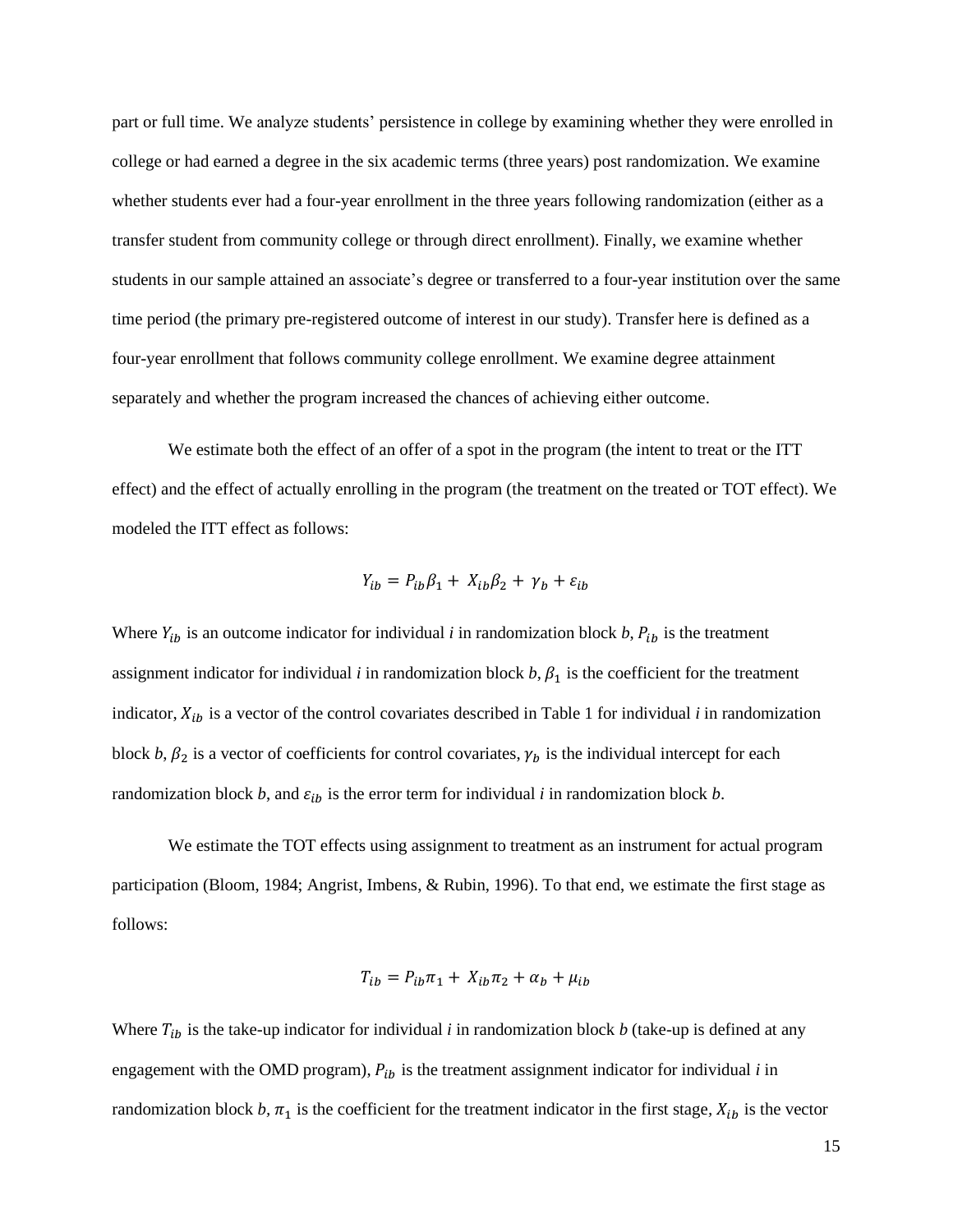of control covariates for individual *i* in randomization block  $b$ ,  $\pi_2$  is a vector of coefficients for control covariates in the first stage,  $\alpha_b$  is a vector of fixed effects for each of the randomization blocks, and  $\mu_{ib}$  is the error term for individual *i* in randomization block *b*.

The second stage is modeled as follows:

$$
Y_{ib} = \hat{T}_{ib}\theta_1 + X_{ib}\theta_2 + \varphi_b + \omega_{ib}
$$

Where  $Y_{ib}$  is an outcome indicator for individual *i* in randomization block *b*,  $\hat{T}_{ib}$  is the predicted value of *T* from the first stage,  $\theta_1$  is the estimated effect of the intervention for students who took up the program,  $X_{ib}$  is the vector of control covariates for individual *i* in randomization block *b*,  $\theta_2$  is a vector of coefficients for the control covariates,  $\varphi_b$  is the individual intercept for each randomization block *b*, and  $\omega_{ib}$  is the error term for individual *i* in randomization block *b*. All analyses and outcomes were preregistered with the Open Science Framework prior to accessing outcome data from NSC. To benchmark the TOT estimates, we calculate the control complier mean (CCM), or the estimated average outcome for those in the control group who would have taken up the treatment had they been offered (Katz, Kling, & Liebman, 2001). The CCM is calculated by taking the regression adjusted average outcome for those who took up the program and subtracting the TOT.

## **Results**

The estimated first-year effects of the OMD program for the first three study cohorts can be found in Table 3 below. Applicants offered a spot in the OMD program and students who took up the program enrolled in college at a higher rate than those who did not. Enrollment in fall term following randomization (initial enrollment) was 4 percentage points higher for individuals offered a spot in the OMD program, an increase of 6 percent over the control group mean of 69 percent. This increase was driven by an increase in two-year college enrollment. Applicants offered a spot in the program were 5 percentage points more likely to enroll in a two-year institution than their control group peers. This increase in two-year enrollment did not appear to come at the expense of four-year enrollment. We see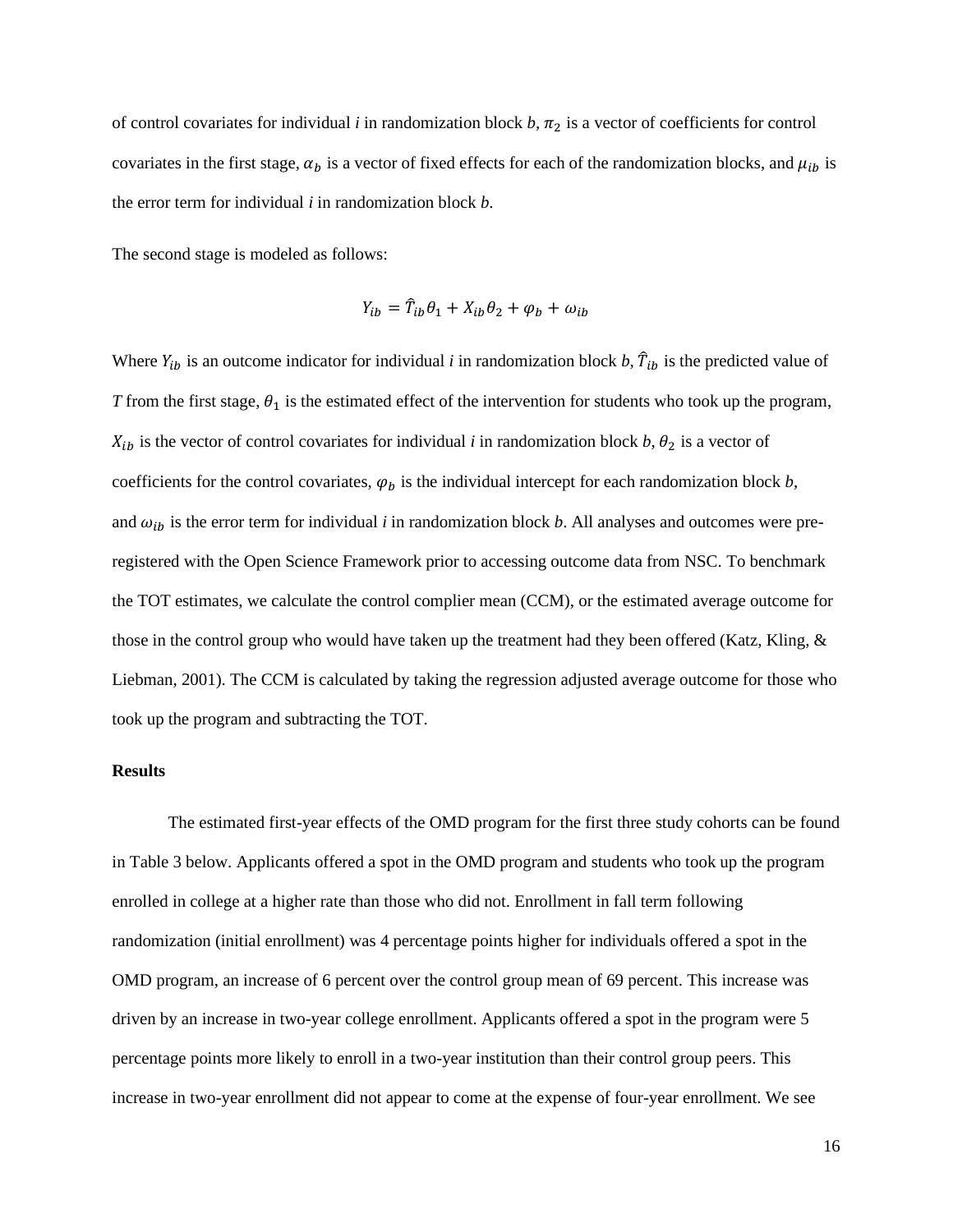treatment and control group applicants enrolling in four-year institutions at rates that are not statistically significantly different from one another.

The treatment on the treated effects on enrollment were substantially larger. Students who took up the offer of a spot in the program enrolled at rates that were 11 percentage points higher than those in the control group who would have chosen to join the program if it had been offered. This amounts to a 14 percent increase over the control complier mean of 80 percent.

An offer of the program also led to an increase in the likelihood that applicants enrolled in college full time, with those offered a spot in the treatment enrolling full time at rates that are 5 percentage points higher than those who were not offered a spot in the program. This amounts to an 11 percent increase over the control group mean of 42 percent. The treatment on the treated effect for full-time enrollment in fall term was 16 percentage points, a 29 percent increase over the control complier mean of 54 percent.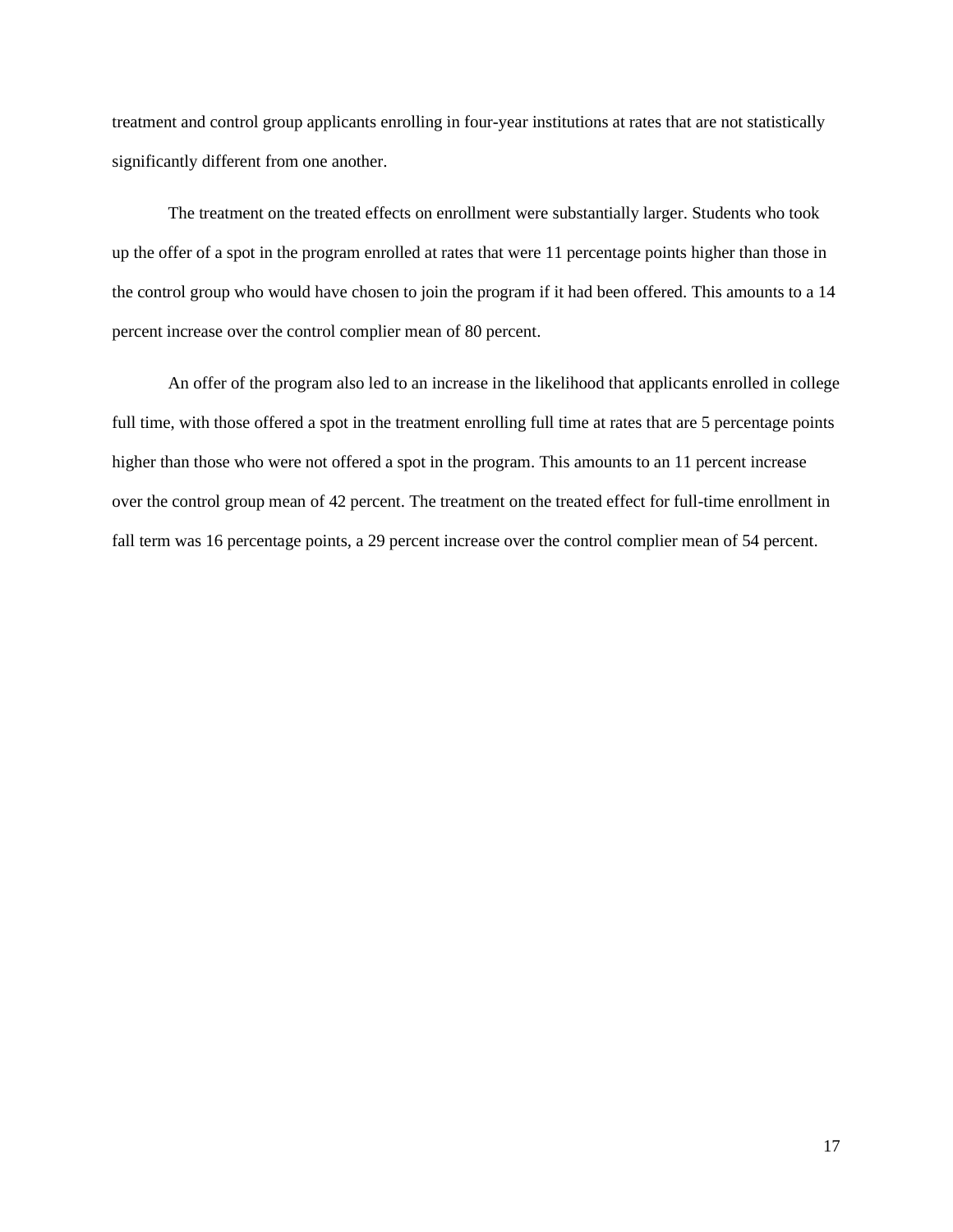| <b>Outcome</b>                | N     | <b>Control Mean</b> | <b>Adjusted</b><br><b>Treatment</b><br><b>Mean</b> | <b>ITT</b> | N<br><b>Treated</b> | <b>Control</b><br>Complier<br><b>Mean</b> | <b>Adjusted</b><br><b>Taker</b><br><b>Mean</b> | <b>TOT</b> |
|-------------------------------|-------|---------------------|----------------------------------------------------|------------|---------------------|-------------------------------------------|------------------------------------------------|------------|
| <b>Initial Enrollment</b>     |       |                     |                                                    |            |                     |                                           |                                                |            |
| Any postsecondary institution | 4,878 | 0.69                | 0.73                                               | $0.04*$    | 892                 | 0.80                                      | 0.91                                           | $0.11*$    |
|                               |       |                     |                                                    | (0.02)     |                     |                                           |                                                | (0.05)     |
| Any 4-year institution        | 4,878 | 0.13                | 0.12                                               | $-0.01$    | 892                 | 0.04                                      | 0.01                                           | $-0.03$    |
|                               |       |                     |                                                    | (0.01)     |                     |                                           |                                                | (0.04)     |
| Any 2-year institution        | 4,878 | 0.56                | 0.61                                               | $0.05*$    | 892                 | 0.76                                      | 0.91                                           | $0.15*$    |
|                               |       |                     |                                                    | (0.02)     |                     |                                           |                                                | (0.06)     |
| Initial full-time enrollment  | 4878  | 0.42                | 0.47                                               | $0.05**$   | 892                 | 0.54                                      | 0.70                                           | $0.16***$  |
|                               |       |                     |                                                    | (0.01)     |                     |                                           |                                                | (0.05)     |

# **Table 3. ITT and TOT Effects for Initial Enrollment**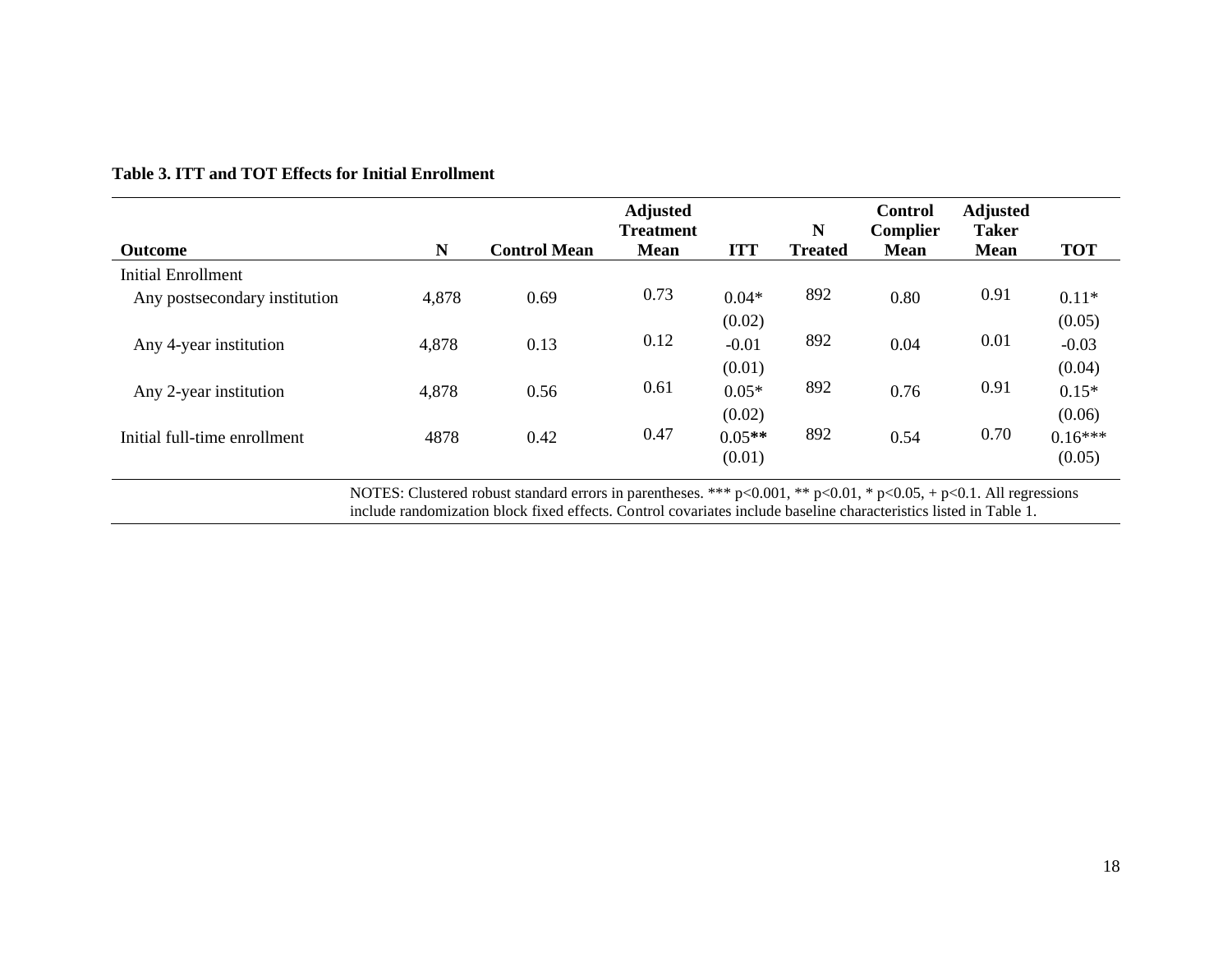Figure 1 depicts the portion of cohort 1 and 2 applicants who were enrolled in college or had earned a degree over six terms post-randomization.<sup>2</sup> Over this time frame, students offered a spot in the program continue to be more likely to be enrolled in college or to have earned a degree (the magnitude of these differences range between 1 and 5 percentage points by term). This suggests that the program not only supports students in enrolling in college but persisting as well.



**Figure 1. ITT effects on enrollment or degree completion by term post-randomization**

NOTES: Regression adjusted treatment and control means for the portion of each group who is still enrolled in any postsecondary institution or completed a degree by term post-randomization based on NSC records. Red/hollow marker denotes difference is statistically significant at the .05 level. All regressions include randomization block fixed effects. Control covariates include baseline characteristics listed in Table 1. N = 4,257 (Cohort  $1 = 1,443$ ; Cohort  $2 = 2,814$ .

<sup>2</sup> Enough time has not yet elapsed to follow the third cohort of study students over the course of the entire three year period post-randomization. However, given the third cohort was much smaller than the first two, we do not expect the key takeaways from the study to change when its data are available.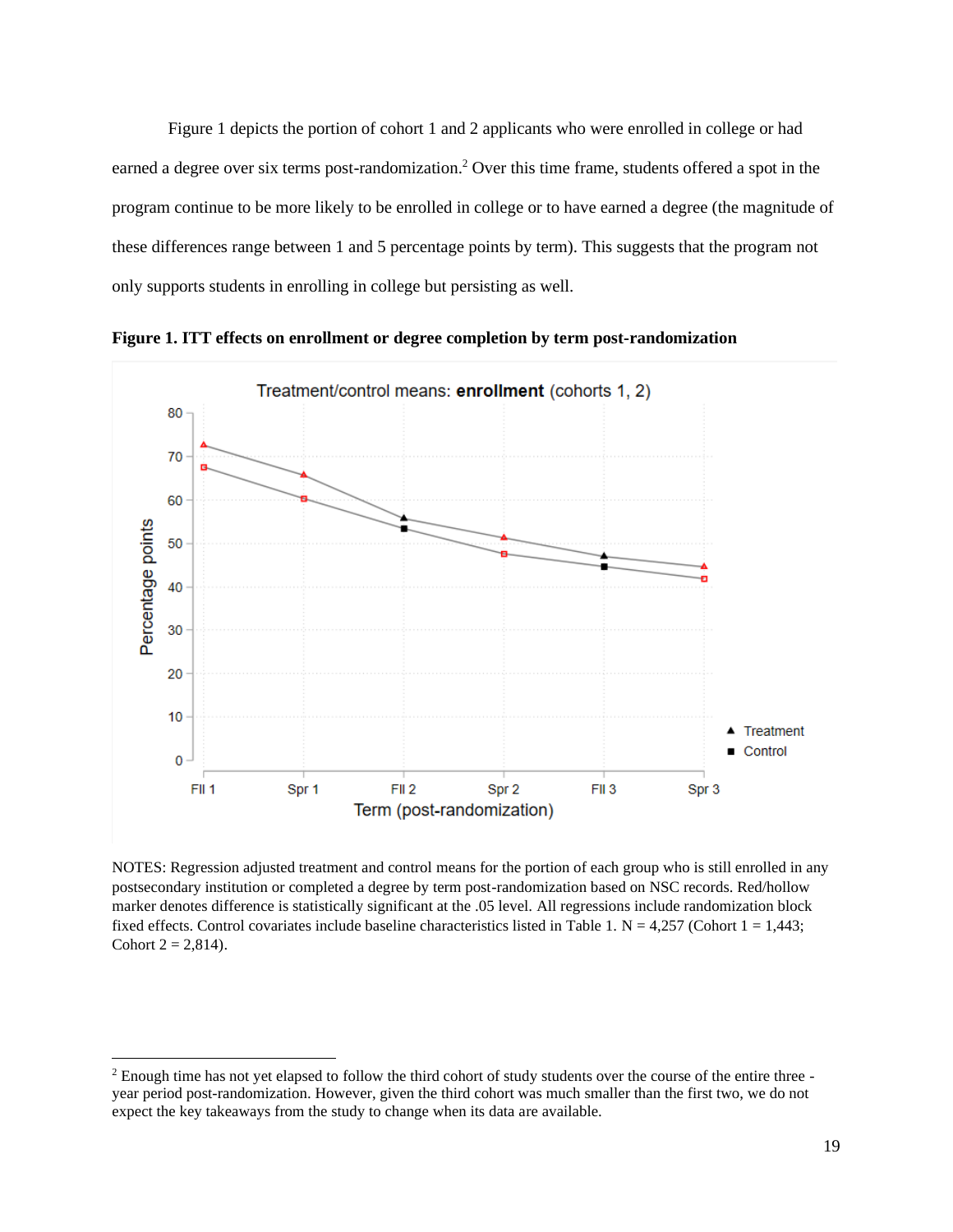Figure 2 presents the same information, but now the comparison is between those who took up an offer of the program and the control complier mean. As in initial enrollment, the effects of the program are larger for those who took up an offer of the program (the magnitude of these differences by term range from 4 to 15 percentage points).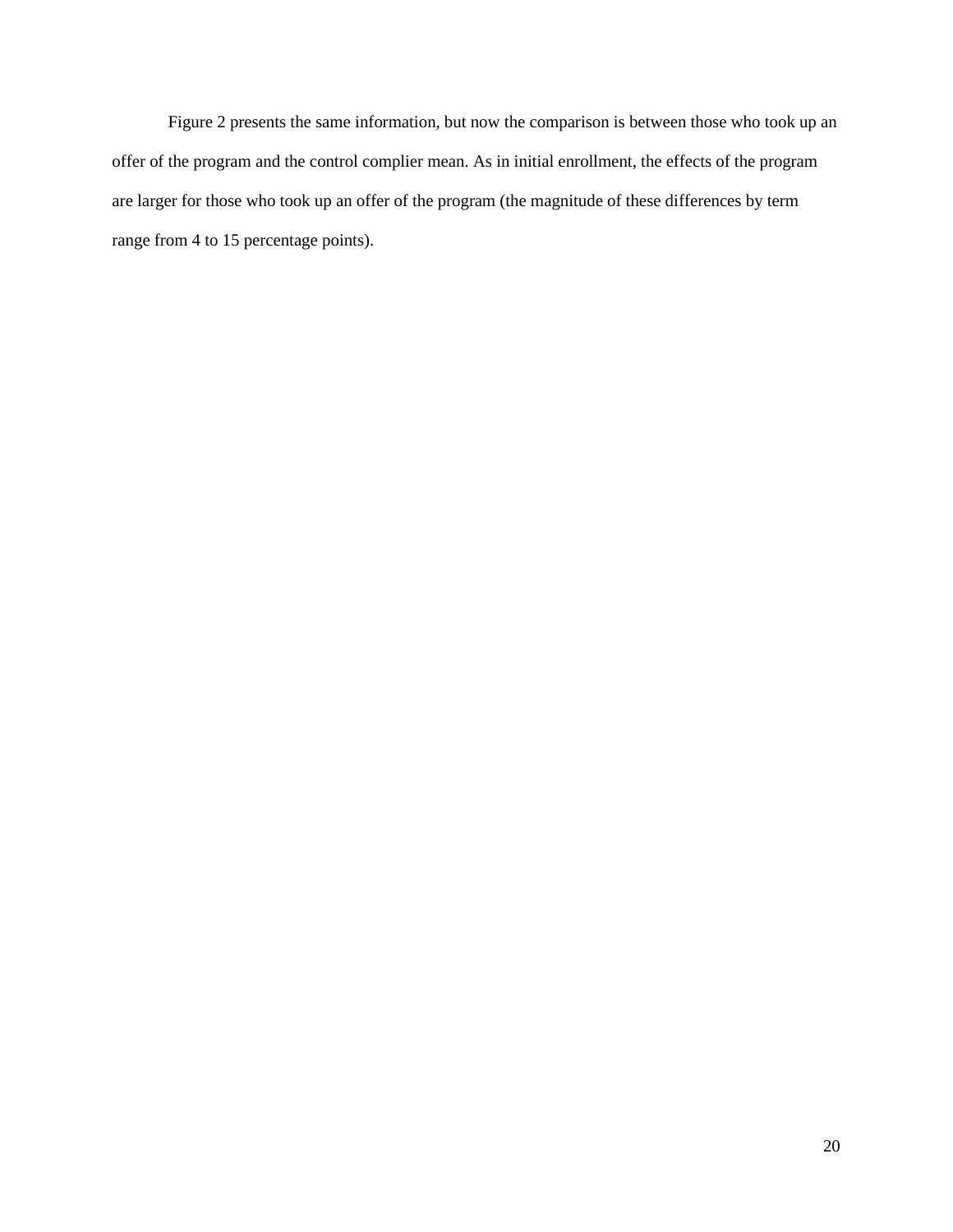

**Figure 2. TOT effects on enrollment or degree completion by term post-randomization**

NOTES: Regression adjusted taker and control complier means for the portion of each group that is still enrolled in any postsecondary institution or completed a degree by term post randomization based on NSC records. Red/hollow marker denotes difference is statistically significant at the .05 level. All regressions include randomization block fixed effects. Control covariates include baseline characteristics listed in Table 1. N = 4,257 (Cohort  $1 = 1,443$ ; Cohort  $2 = 2,814$ ). Of the students who applied to the program when in high school, 229 enrolled in the program. For those who applied while in community college, 663 enrolled.

Perhaps most importantly, the offer of a spot in the OMD program had a statistically significant impact on associate's degree completion three years after randomization. Table 3 presents degree attainment effects for cohorts 1 and 2 three years post-randomization. An offer of a spot in the program was associated with a 2 percentage point increase in associate's degree attainment, a 10 percent increase over the control group mean of 22 percent. For those who enrolled in the program, the effect grows to 8 percentage points or a 19 percent increase over the control complier mean of 39 percent.

When we look at the combined effect of either attaining an associate's degree or transferring (defined as an enrollment in a 4-year institution following a community college enrollment), we see that the offer or a spot in the program is associated with a 2.2 percentage point increase, which is marginally significant at the 0.1 level. The treat-on-the treated analysis finds a 7.5 percentage point increase in either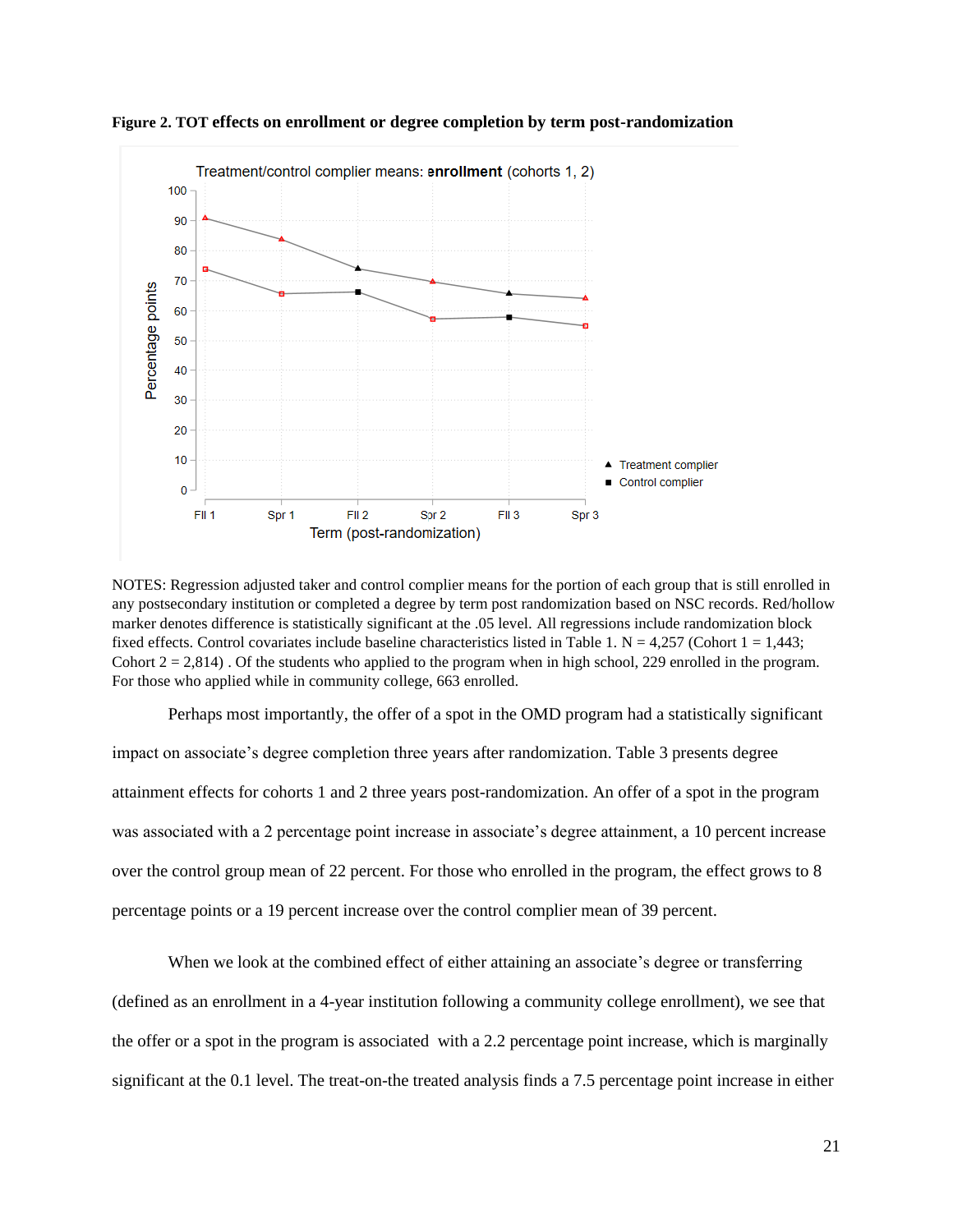attaining an associate's or transferring to a four-year institution. This effect is statistically significant at the 0.05 level.

We also examine program effects on any four-year college enrollment over the same period. For the purpose of this analysis, an individual is considered to have a four-year enrollment if they enroll in any four-year institution at any time over the course of the three years following randomization. This measure includes students who enrolled in a four-year institution in lieu of community college as well as students who enrolled in community college and then transferred to a four-year institution (with or without first attaining an associate's degree). We find no statistically significant differences in ever being enrolled four-year college in the three years following graduation between those offered a spot in the program and the control group. Likewise, the TOT estimates are not statistically significant.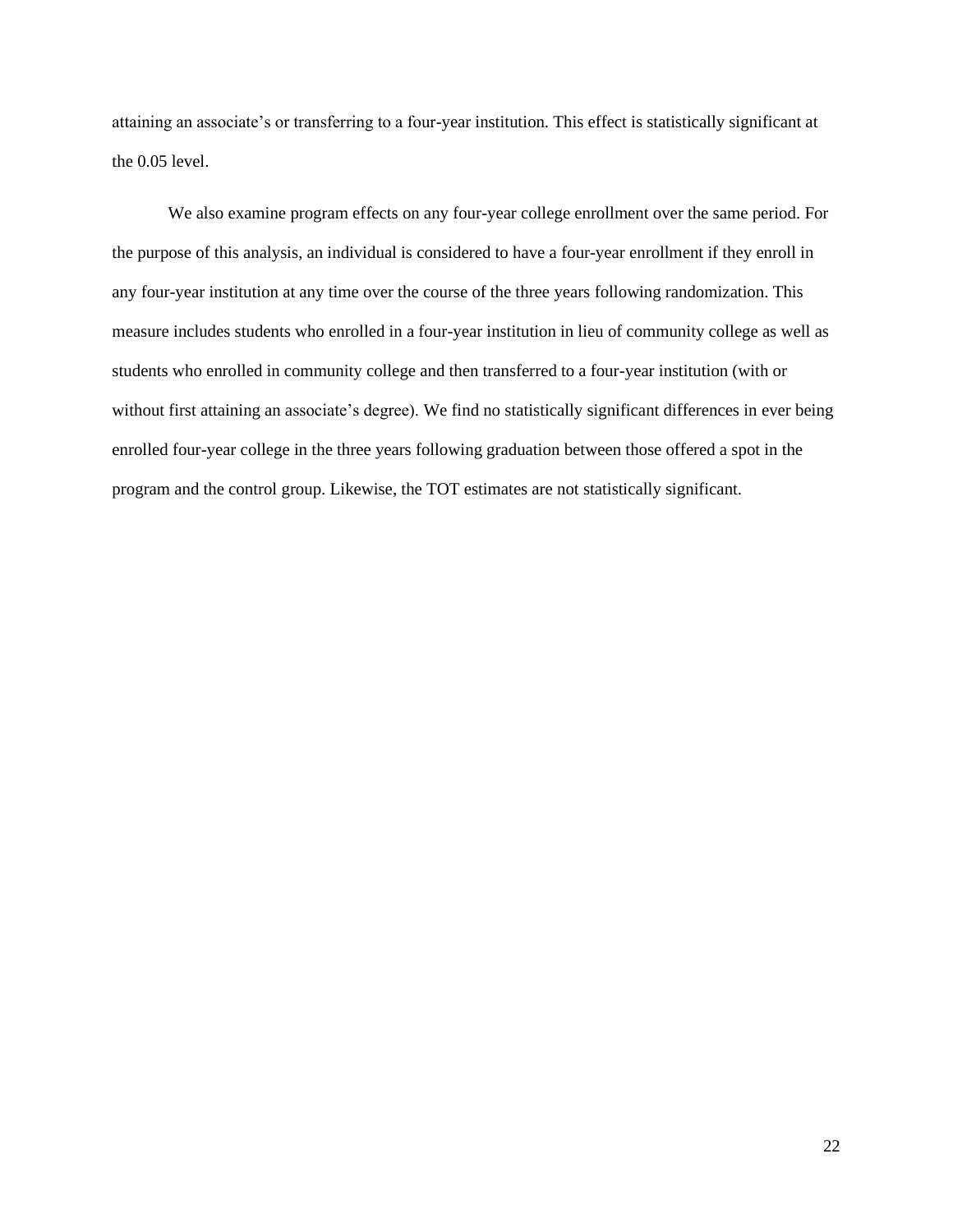|                                                                                                                                                                                                                                                            |       |                     | <b>Adjusted</b><br><b>Treatment</b> |            | N              | <b>Control</b><br>Complier | <b>Adjusted</b><br><b>Taker</b> |            |
|------------------------------------------------------------------------------------------------------------------------------------------------------------------------------------------------------------------------------------------------------------|-------|---------------------|-------------------------------------|------------|----------------|----------------------------|---------------------------------|------------|
| <b>Outcome</b>                                                                                                                                                                                                                                             | N     | <b>Control Mean</b> | <b>Mean</b>                         | <b>ITT</b> | <b>Treated</b> | <b>Mean</b>                | <b>Mean</b>                     | <b>TOT</b> |
| Associate's degree attainment                                                                                                                                                                                                                              | 4,257 | 0.22                | 0.24                                | $0.02**$   | 728            | 0.39                       | 0.47                            | $0.08**$   |
|                                                                                                                                                                                                                                                            |       |                     |                                     | (0.01)     |                |                            |                                 | (0.03)     |
| Four-year college enrollment                                                                                                                                                                                                                               | 4,257 | 0.32                | 0.31                                | $-0.01$    | 728            | 0.35                       | 0.33                            | $-0.02$    |
|                                                                                                                                                                                                                                                            |       |                     |                                     | (0.02)     |                |                            |                                 | (0.05)     |
| Associate's degree attainment OR transfer                                                                                                                                                                                                                  | 4,257 | 0.26                | 0.28                                | $0.02^{+}$ | 728            | 0.46                       | 0.54                            | $0.08*$    |
|                                                                                                                                                                                                                                                            |       |                     |                                     | (0.12)     |                |                            |                                 | (0.06)     |
| NOTES: All outcomes are measured three years after randomization. Clustered robust standard errors in parentheses. ***<br>$p<0.001$ , ** $p<0.01$ , * $p<0.05$ , + $p<0.1$ . All regressions include randomization block fixed effects. Control covariates |       |                     |                                     |            |                |                            |                                 |            |

**Table 4. ITT and TOT effects for associate's degree attainment and four-year college enrollment three years after randomization**

include baseline characteristics listed in Table 1.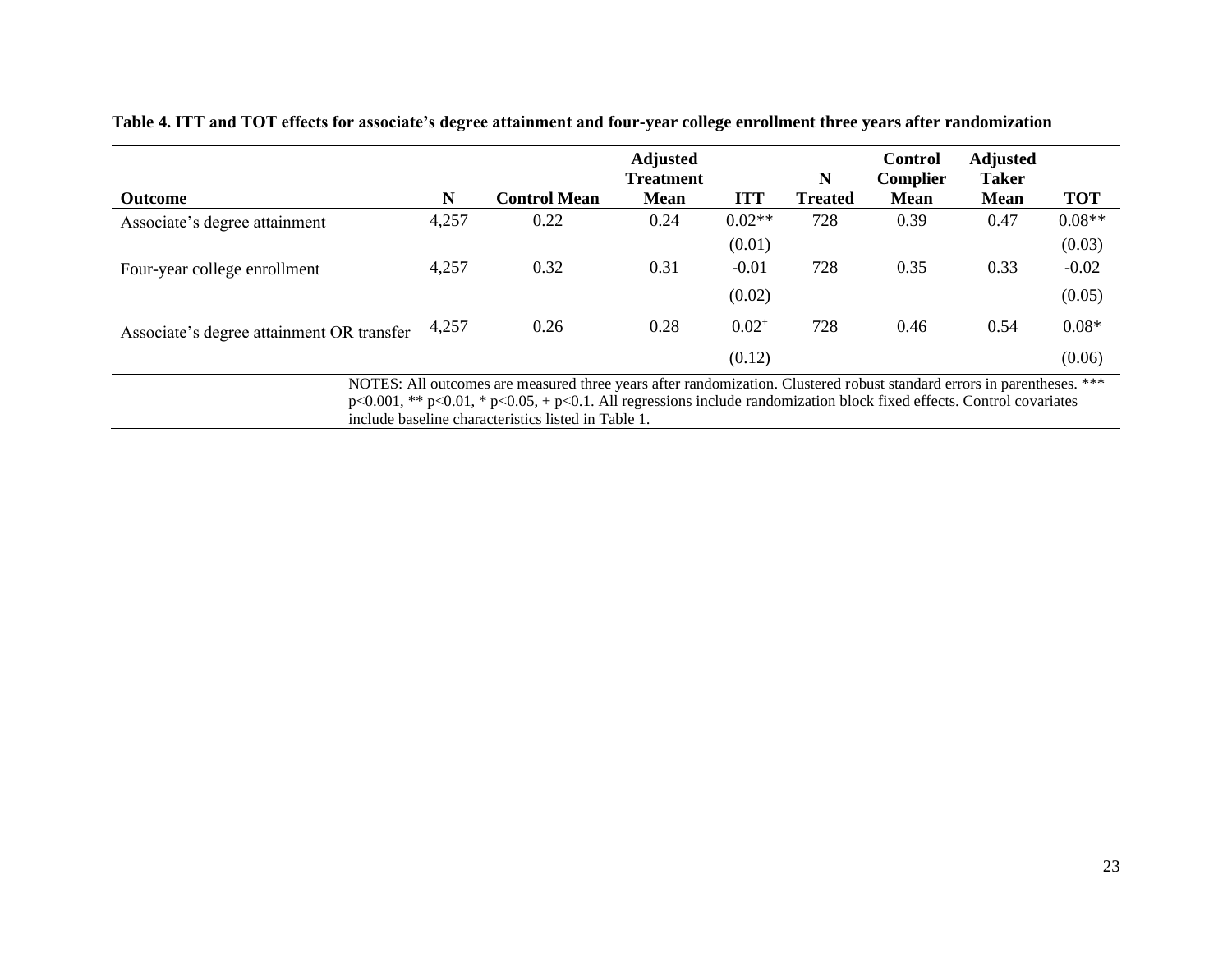To begin to unpack what is driving the impact of the OMD program, we examined subgroup effects for two important groups of applicants: students who apply to the OMD program when they are still in high school and those who apply when they are already enrolled at an institution served by OMD. Table 5 details the intent to treat effects for these two subgroups. These effects of the program on initial enrollment, initial two-year enrollment, initial full-time enrollment, degree attainment and degree attainment OR transfer are only statistically significant for the high school student subgroup; none of the program effects on these outcomes is significant for the college student subgroup. The fact that the program appears to have only improved initial enrollment for high school students is perhaps not surprising, as returning community college students have already navigated the college enrollment process and are already enrolled in a 2-year college by definition. However, that the program has a statistically significant effect on degree attainment for high school students, but not college students, is still notable. This finding may be driven by the larger size of the high school student subgroup or the lower control group means for this group, providing more room for improvement by the program. As we might expect given that effects are significant only among the high school student subgroup, across all the outcomes examined, the effect sizes among high school students were larger than the effect sizes among community college students, and these differences in effect sizes were statistically significant for two of the outcomes (initial enrollment and initial two-year enrollment).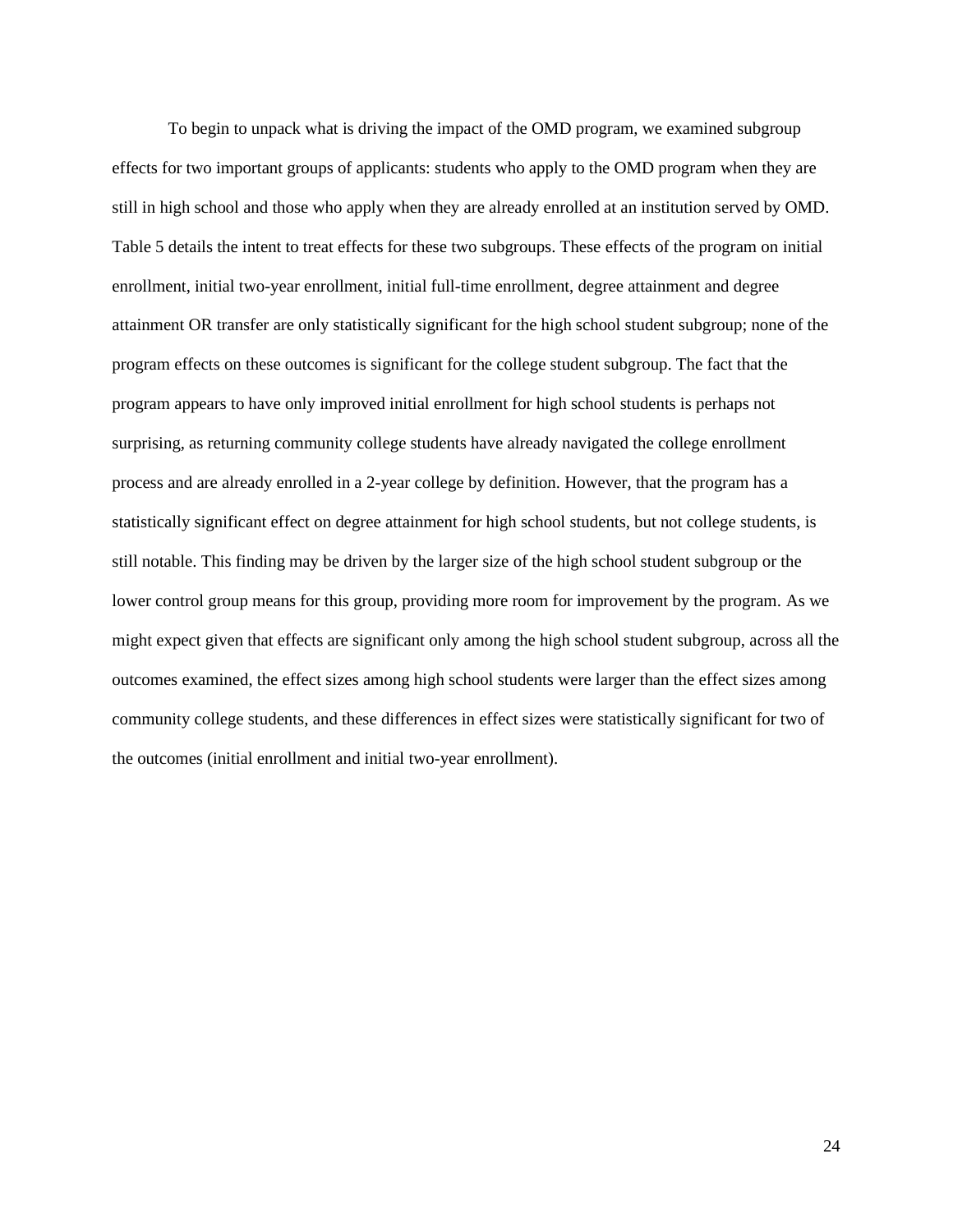|                                                                                                                                                                                                                                                     |       |                               | <b>High School Students</b> |            |       | <b>Current Community</b><br><b>College Students</b> |                           |            |          |  |
|-----------------------------------------------------------------------------------------------------------------------------------------------------------------------------------------------------------------------------------------------------|-------|-------------------------------|-----------------------------|------------|-------|-----------------------------------------------------|---------------------------|------------|----------|--|
| <b>Outcome</b>                                                                                                                                                                                                                                      | N     | <b>Control</b><br><b>Mean</b> | <b>Trt Mean</b>             | <b>ITT</b> | N     | <b>Control</b><br><b>Mean</b>                       | <b>Trt</b><br><b>Mean</b> | <b>ITT</b> |          |  |
| Initial enrollment                                                                                                                                                                                                                                  |       |                               |                             |            |       |                                                     |                           |            |          |  |
| Any postsecondary                                                                                                                                                                                                                                   | 2,533 | 0.62                          | 0.69                        | $0.07**$   | 2,345 | 0.77                                                | 0.70                      | 0.00       | $0.07*$  |  |
|                                                                                                                                                                                                                                                     |       |                               |                             | (0.02)     |       |                                                     |                           | (0.02)     |          |  |
| Any four-year                                                                                                                                                                                                                                       | 2,533 | 0.24                          | 0.22                        | $-0.02$    | 2,345 | 0.02                                                | 0.00                      | 0.00       | $-0.02$  |  |
|                                                                                                                                                                                                                                                     |       |                               |                             | (0.02)     |       |                                                     |                           | (0.01)     |          |  |
|                                                                                                                                                                                                                                                     | 2,533 | 0.38                          | 0.47                        | $0.09***$  | 2,345 | 0.75                                                | 0.65                      | $-0.00$    | $0.10**$ |  |
| Any two-year                                                                                                                                                                                                                                        |       |                               |                             | (0.03)     |       |                                                     |                           | (0.02)     |          |  |
| Initial full-time                                                                                                                                                                                                                                   | 2,533 | 0.39                          | 0.45                        | $0.06**$   | 2,345 | 0.46                                                | 0.43                      | 0.03       | 0.03     |  |
|                                                                                                                                                                                                                                                     |       |                               |                             | (0.02)     |       |                                                     |                           | (0.02)     |          |  |
| Degree attainment                                                                                                                                                                                                                                   | 2,533 | 0.08                          | 0.10                        | $0.02*$    | 1,724 | 0.41                                                | 0.41                      | 0.02       | $-0.00$  |  |
|                                                                                                                                                                                                                                                     |       |                               |                             | (0.01)     |       |                                                     |                           | (0.02)     |          |  |
| Four-year enrollment                                                                                                                                                                                                                                | 2,533 | 0.30                          | 0.29                        | $-0.01$    | 1,724 | 0.35                                                | 0.35                      | 0.00       | $-0.01$  |  |
|                                                                                                                                                                                                                                                     |       |                               |                             | (0.02)     |       |                                                     |                           | (0.02)     |          |  |
| Degree attainment OR<br>transfer                                                                                                                                                                                                                    | 2,533 | 0.10                          | 0.13                        | $0.03*$    | 1,724 | 0.49                                                | 0.50                      | 0.01       | 0.02     |  |
|                                                                                                                                                                                                                                                     |       |                               |                             | (0.01)     |       |                                                     |                           | (0.02)     | (0.03)   |  |
| NOTES: Clustered robust standard errors in parentheses. *** $p<0.001$ , ** $p<0.01$ , * $p<0.05$ , + $p<0.1$ . All regressions<br>include randomization block fixed effects. Control covariates include baseline characteristics listed in Table 1. |       |                               |                             |            |       |                                                     |                           |            |          |  |

# **Table 5. ITT effects for high school and continuing community college students**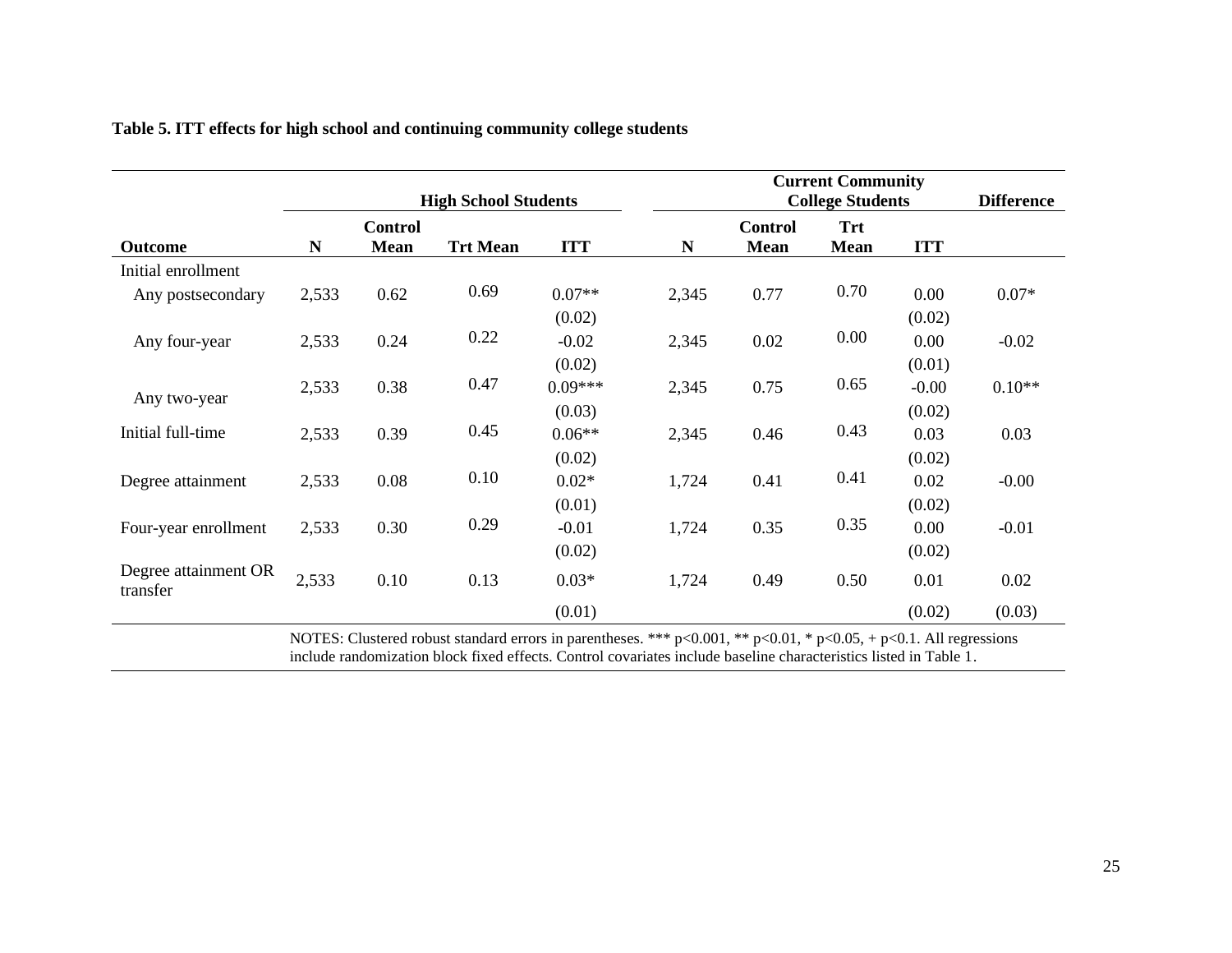The subgroup differences are even more notable when looking at the treatment on the treated effects. The take-up rates differed substantially between the two subgroups. Of the 1,434 current community college students in the analytic sample who were offered a spot in the OMD program, 663 enrolled in the program (46 percent). By contrast, only 20 percent of the high school students in the analytic sample offered a spot in the program ultimately enrolled (229 out of 1,133). Assuming the program only affects students who enroll, this means that the already bigger ITT effects that we see for high school students were driven by a smaller portion of the sample than the ITT effects we observe for the current community college students. As such, the treatment on the treated effects for initial enrollment, initial two-year enrollment, initial full-time enrollment, associate's degree completion, and degree completion OR transfer are substantially larger for the high school students in our sample. All of these differences are statistically significant at conventional levels. Interestingly, there is some suggestive evidence that program participation decreases initial four-year college enrollment for high school students, but that this gap decreases three years after randomization. It is also important to note that neither of these estimated effects nor the differences in these effects for high school and community college students are significant at conventional levels.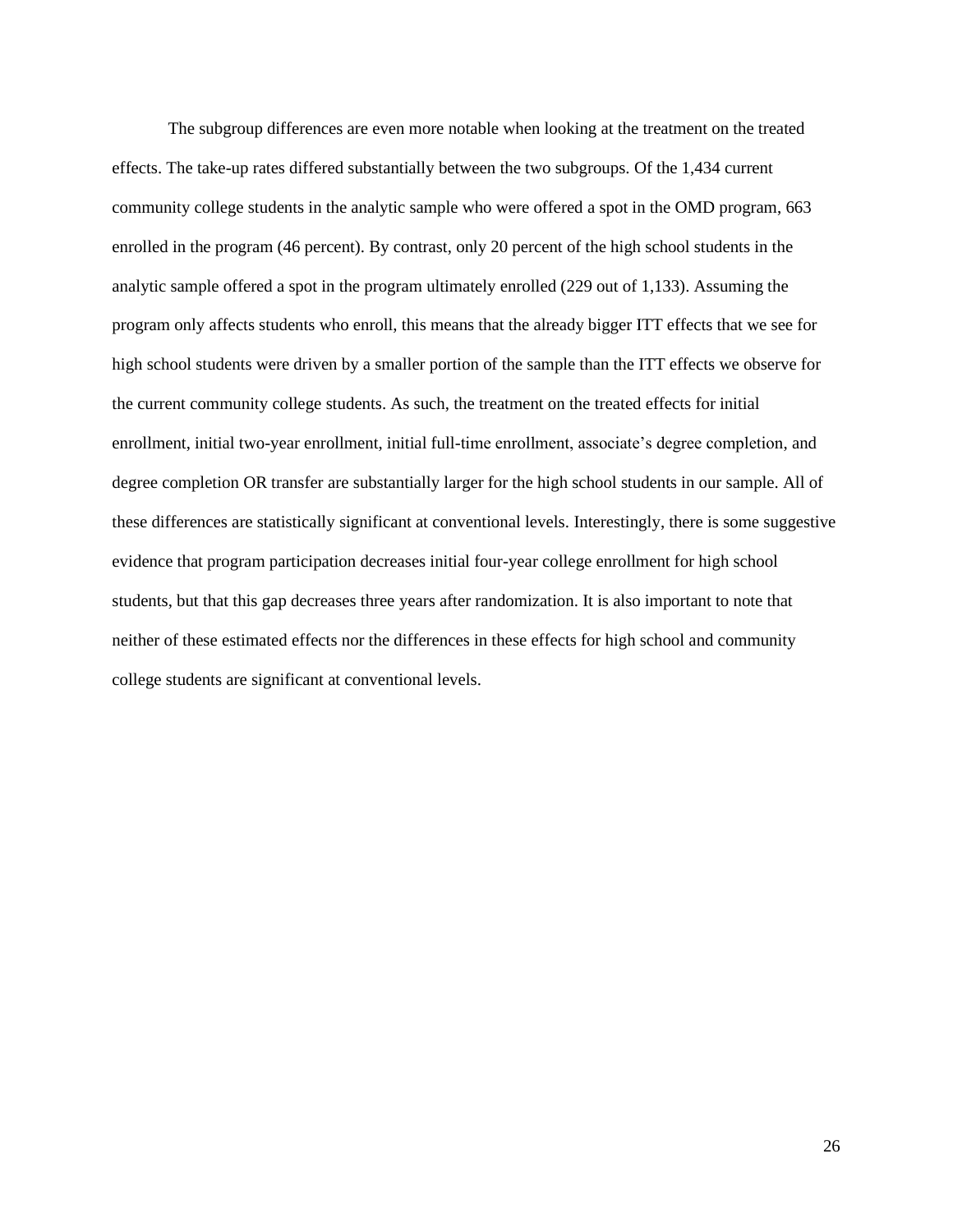|                                  |       |                                           | <b>High School Students</b> |                                                                                                                                                                                                                                                                                                                                                                        |       | <b>Difference</b>                         |                                                        |                          |            |
|----------------------------------|-------|-------------------------------------------|-----------------------------|------------------------------------------------------------------------------------------------------------------------------------------------------------------------------------------------------------------------------------------------------------------------------------------------------------------------------------------------------------------------|-------|-------------------------------------------|--------------------------------------------------------|--------------------------|------------|
| <b>Outcome</b>                   | N     | <b>Control</b><br>Complier<br><b>Mean</b> | <b>Taker</b><br><b>Mean</b> | <b>TOT</b>                                                                                                                                                                                                                                                                                                                                                             | N     | <b>Control</b><br>Complier<br><b>Mean</b> | <b>College Students</b><br><b>Taker</b><br><b>Mean</b> | <b>TOT</b>               |            |
| Initial enrollment               |       |                                           |                             |                                                                                                                                                                                                                                                                                                                                                                        |       |                                           |                                                        |                          |            |
| Any postsecondary                | 2,533 | 0.53                                      | 0.90                        | $0.37***$                                                                                                                                                                                                                                                                                                                                                              | 2,345 | 0.91                                      | 0.91                                                   | 0.00                     | $0.37***$  |
| Any four-year                    | 2,533 | 0.12                                      | 0.00                        | (0.10)<br>$-0.12$<br>(0.11)                                                                                                                                                                                                                                                                                                                                            | 2,345 | 0.00                                      | 0.01                                                   | (0.05)<br>0.01<br>(0.02) | $-0.12$    |
| Any two-year                     | 2,533 | 0.39                                      | 0.90                        | $0.51***$<br>(0.14)                                                                                                                                                                                                                                                                                                                                                    | 2,345 | 0.92                                      | 0.91                                                   | $-0.01$<br>(0.05)        | $0.52***$  |
| Initial full-time                | 2,533 | 0.41                                      | 0.74                        | $0.33**$                                                                                                                                                                                                                                                                                                                                                               | 2,345 | 0.60                                      | 0.68                                                   | $0.08 +$                 | $0.26*$    |
| Degree attainment                | 2,533 | 0.15                                      | 0.26                        | (0.10)<br>$0.11*$<br>(0.04)                                                                                                                                                                                                                                                                                                                                            | 1,724 | 0.51                                      | 0.56                                                   | (0.05)<br>0.05<br>(0.04) | 0.06       |
| Four-year enrollment             | 2,533 | 0.21                                      | 0.15                        | $-0.06$<br>(0.12)                                                                                                                                                                                                                                                                                                                                                      | 1,724 | 0.42                                      | 0.42                                                   | 0.00<br>(0.05)           | $-0.06$    |
| Degree attainment OR<br>transfer | 2,533 | 0.15                                      | 0.31                        | $0.16**$                                                                                                                                                                                                                                                                                                                                                               | 1,724 | 0.62                                      | 0.64                                                   | 0.02                     | $0.14^{+}$ |
|                                  |       |                                           |                             | (0.06)                                                                                                                                                                                                                                                                                                                                                                 |       |                                           |                                                        | (0.05)                   | (0.07)     |
|                                  |       |                                           |                             | NOTES: Clustered robust standard errors in parentheses. *** p<0.001, ** p<0.01, * p<0.05, + p<0.1. All regressions<br>include randomization block fixed effects. Control covariates include baseline characteristics listed in Table 1. Of the<br>students who applied to the program when in high school, 229 enrolled in the program. For those who applied while in |       |                                           |                                                        |                          |            |

**Table 6. TOT effects for high school and continuing community college students**

community college, 663 enrolled.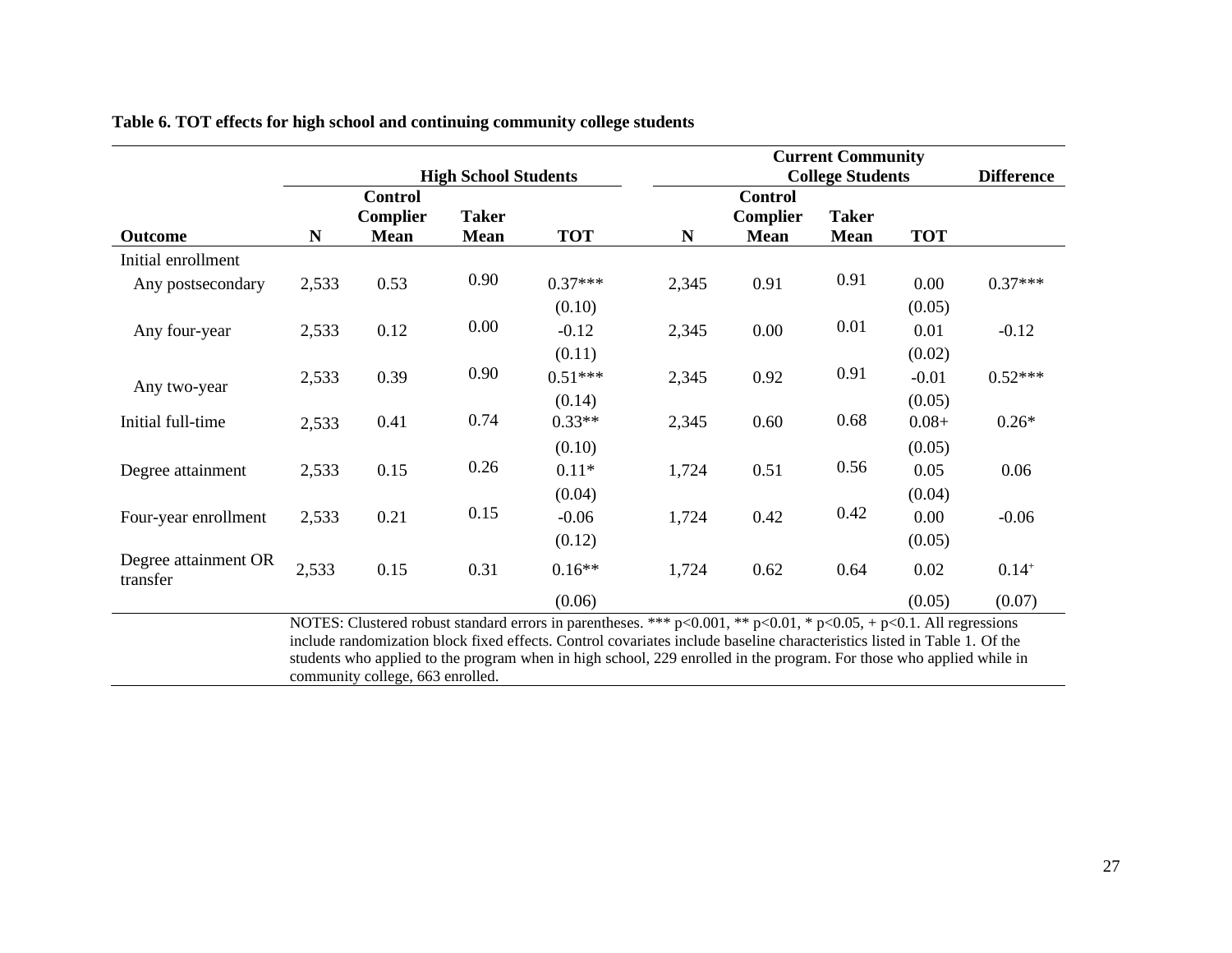### **Discussion**

This paper presents findings from a randomized controlled trial studying the effectiveness of a comprehensive support program designed to help community college students achieve their goal of earning an associate's degree by addressing the systemic financial, personal, academic, and professional barriers they face. We find that the program significantly increases applicants' initial community college enrollment, persistence, and associate's degree attainment three years after randomization. We believe this study contributes to a broader literature demonstrating the effectiveness of comprehensive interventions designed to address the multiple barriers to degree attainment that community college students face just before and during their time in school (Dawson, Kearney, & Sullivan, 2020). By demonstrating the effectiveness of this type of programming in a new setting and with a new management structure (i.e., programming run by a non-profit organization rather than the college itself), we hope to provide evidence regarding alternative approaches to bringing these supports to scale.

The initial enrollment and persistence effects of OMD were of similar and at times even larger magnitudes to those found in a randomized controlled trial of a similar comprehensive program, CUNY ASAP. However, the estimated effect of OMD on degree attainment three years after randomization, while significant and substantively meaningful, were not as large as those of the CUNY ASAP program, which was shown to double the three-year community college graduation rate. It is notable that the counterfactual outcomes in the CUNY ASAP study were lower than in our study. While 19 percent of the CUNY ASAP control group graduated within three years, the control group mean in our study was 22 percent and the control complier mean was 39 percent (Weiss, Ratledge, Sommo, & Gupta, 2019).<sup>3</sup> Notably, the control and control complier mean for students who applied to the program in high school in our study were much lower (8 and 15 percent, respectively), and program effects were largest for these

<sup>&</sup>lt;sup>3</sup> Differences in program implementation (i.e., CUNY administers the program directly to its students) resulted in the CUNY ASAP program having nearly perfect program take-up, so the TOT effects from our study are most comparable to the effects estimated in the study of the CUNY ASAP program.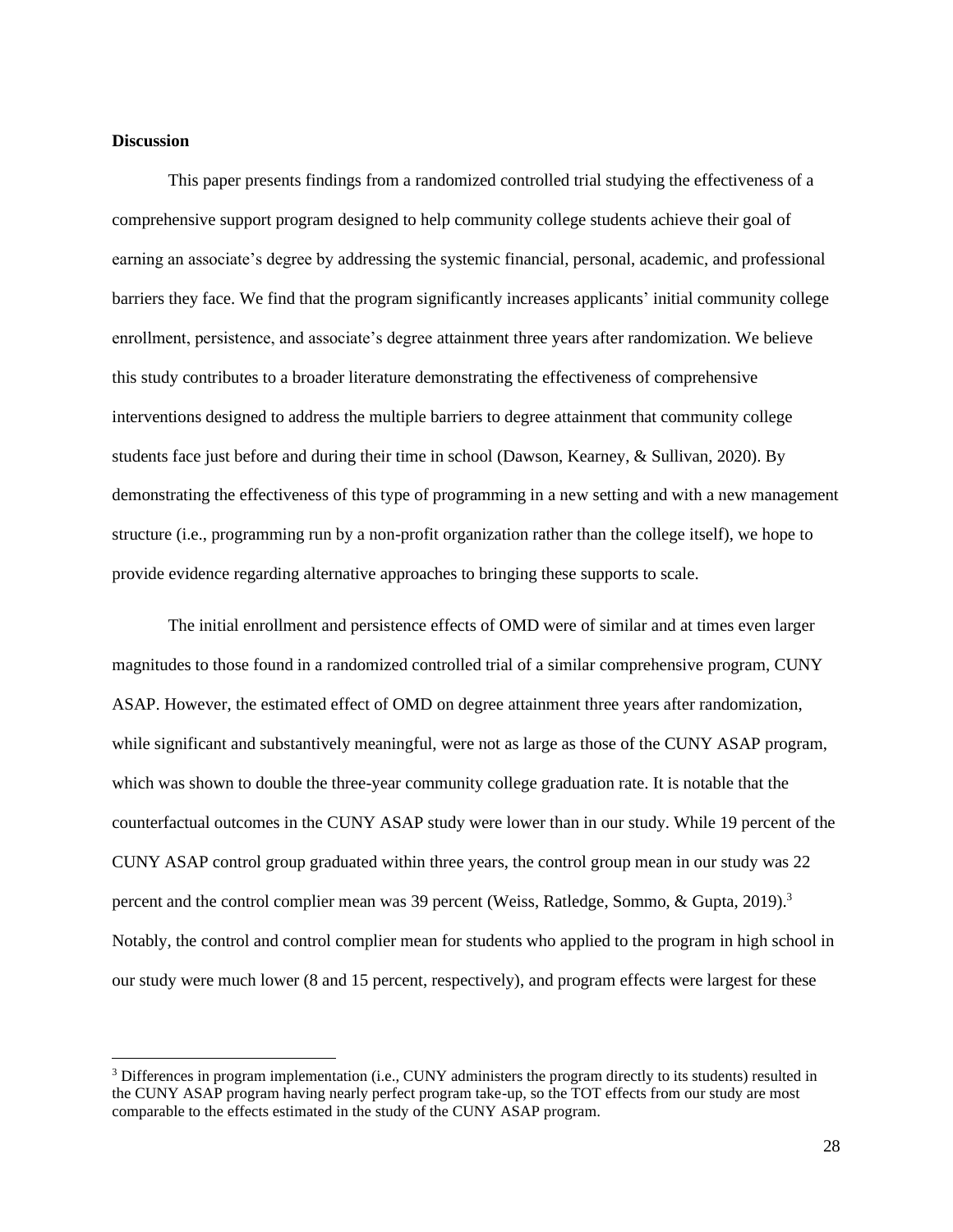same students. This suggests that the kind of comprehensive supports offered by both programs might be most beneficial for students at greater risk for not graduating.

The difference in results could also signal the limits of programs that are run by outside nonprofit organizations rather than by community colleges themselves. As a college-run program, CUNY ASAP could implement institutional changes that may have reinforced the effect of the program itself. For example, they were able to ensure that courses were scheduled so that ASAP participants took many of their core courses together (Cormier, Raufman, & Strumbos, 2020). As an outside organization, OMD has less latitude to make such institutional changes.

Our early findings included some surprises even for the OMD program team. First, the program has traditionally conceptualized its model as a college support and persistence program, rather than a college access program, as the bulk of support services students receive are available only when students arrive on campus. However, the effects of the program on enrollment, driven primarily by high school students, have led the team to rethink what the active ingredients of the program are and when the program treatment truly begins. Once students are accepted into the OMD program, for example, program staff persistently engage with them over the summer, welcome them to the community, and provide supportive nudges to help ensure that they register for classes and submit needed financial aid forms. Further, in order to be fully accepted to the program, prospective students must attend an in-person intake meeting with OMD staff and attend a celebratory OMD Scholar Orientation with other admitted scholars from their cohort. While the program team traditionally viewed these activities as recruitment, the early results from the study have led them to see how high-touch engagement during this transitional period has been essential for ensuring graduating high school seniors have enough support to complete critical college enrollment tasks. By providing resources for students during a period of potential disengagement, OMD serves as a trusted bridge to help ensure that students fulfil their goal of enrolling in college.

Further, engaging high school students has historically been viewed as more challenging for the OMD team. Given lower program take-up rates and lower overall success in college for this group,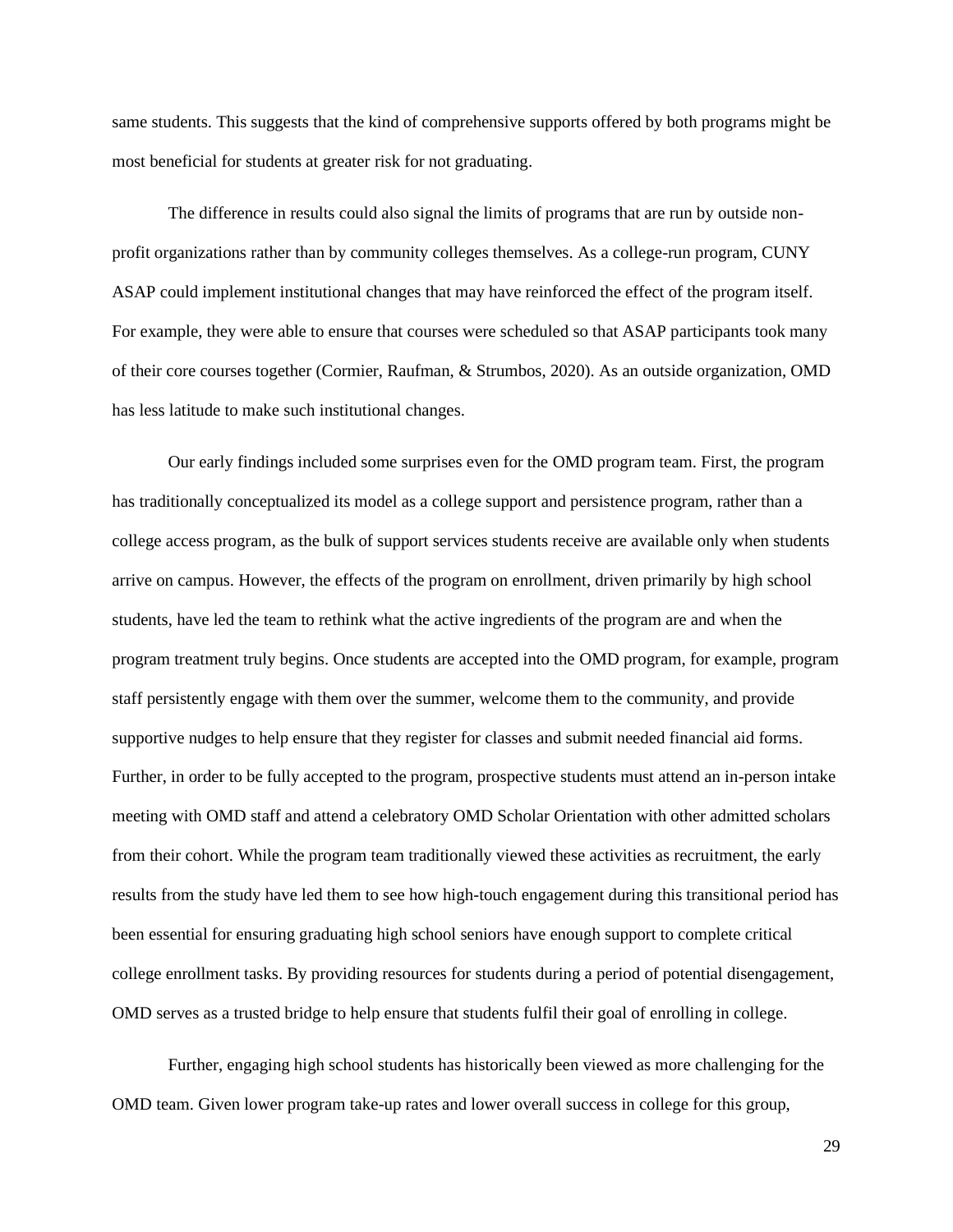program staff were unsure about the magnitude of impact the program would have; however, the findings from our study have led the program team to rethink this assessment and consider how to differentiate the way they serve this unique group of students.

Like any comprehensive program, early evidence of the effectiveness of the OMD program has raised questions about which program component or components are most critical to success. Future work will begin to explore this question, drawing on data from student surveys and college administrative records of service uptake and course-taking patterns. However, the growing body of evidence of comprehensive program effectiveness, relative to the more meager evidence of the effectiveness of programs that address just one barrier students face, suggests that the comprehensive nature of these programs may be critical. As one scholar put it, *"For me, it's not just one thing, it's all things. They all seem to work together. Without the development sessions, you wouldn't have a coach, and everything touches everything. It comes full circle."* Future work should continue to explore the most effective bundle of services that community college students can access to substantially improve their chances of achieving their goals.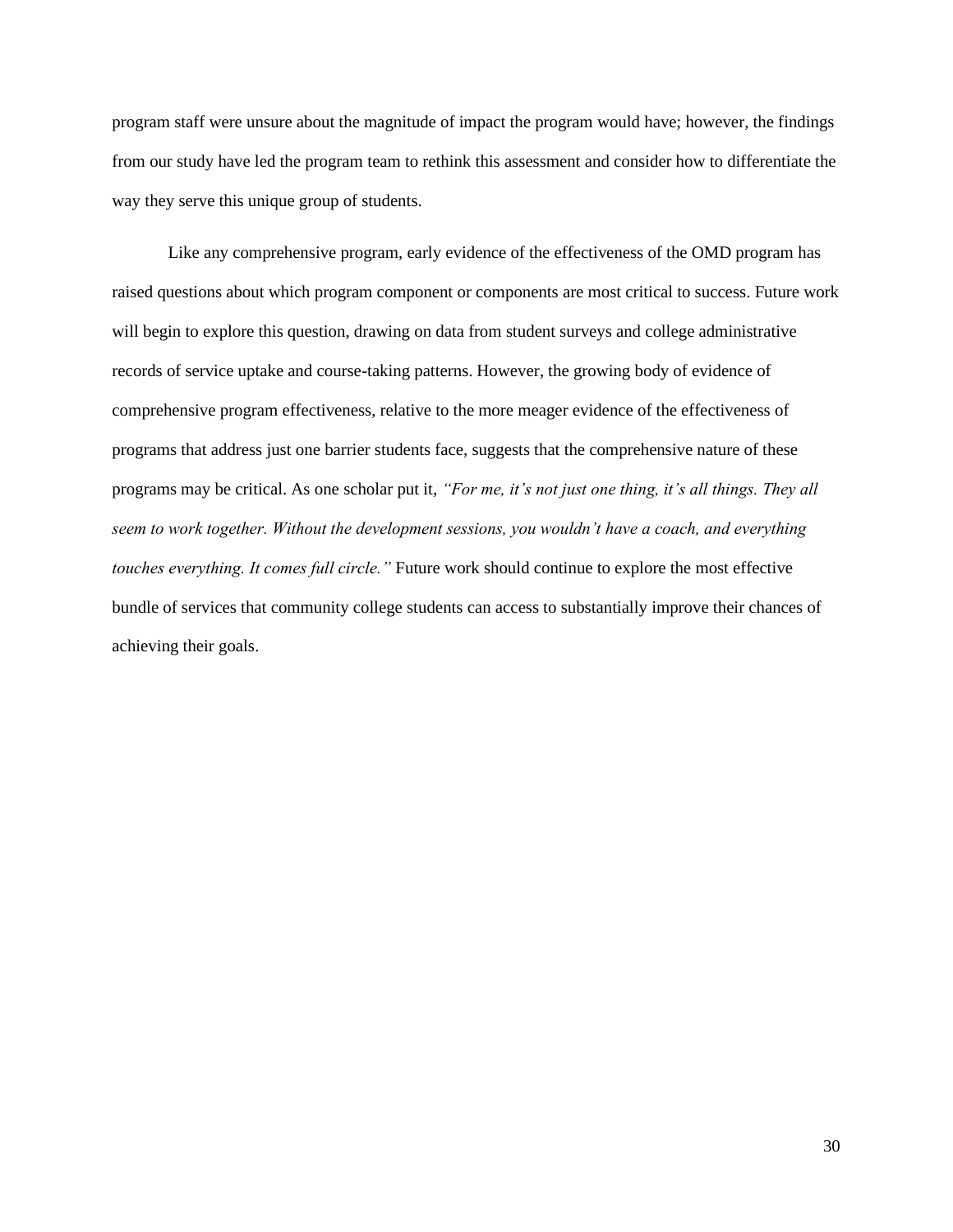#### **References**

- Angrist, J. D., Imbens, G. W., & Rubin, D. B. (1996). Identification of causal effects using instrumental variables. *Journal of the American Statistical Association,* 91(434): 444-455.
- Barr, M., & Blank, R. (2009). *Insufficient funds: Savings, assets, credit, and banking among low-income households.* New York: Russell Sage Foundation.
- Barry, M., & Dannenberg, M. (2016). *Out of Pocket: The High Cost of Inadequate High Schools and High School Student Achievement on College Affordability*. Washington, D.C.: Education Reform Now.
- Bertrand, M., Mullainathan, S., & Shafir, E. (2004). A behavioral-economics view of poverty. *American Economic Review* 94(2): 419-423.
- Bloom, H. S. (1984) Accounting for no-shows in experimental evaluation designs. *Evaluation Review*, 8: 225-246.
- Carnevale, A. P., Rose, S. J., & Cheah, B. (2014). *The college payoff: Education, occupations, lifetime earnings.* Retrieved from the Georgetown University website: [https://cew.georgetown.edu/cew](https://cew.georgetown.edu/cew-reports/the-college-payoff/)[reports/the-college-payoff/.](https://cew.georgetown.edu/cew-reports/the-college-payoff/)
- Charles, C. Z. (2003). The Dynamics of Racial Residential Segregation. *Annual Review of Sociology*, 29(1), 167–207. [https://doi.org/10.1146/annurev.soc.29.010202.100002.](https://doi.org/10.1146/annurev.soc.29.010202.100002)
- Chetty, R., Grusky, D., Hell, M., Hendren, N., Manduca, R., & Narang, J. (2017). The fading American dream: Trends in absolute income mobility since 1940. *Science*, 356(6336): 398-406.
- City Colleges of Chicago. (2018). FY2018 Completion Update. Retrieved from [http://www.ccc.edu/Documents/FY2018CompletionUpdateSU18FINAL.pdf.](http://www.ccc.edu/Documents/FY2018CompletionUpdateSU18FINAL.pdf)
- Cormier, M., Raufman, J., & Strumbos, D. (2020). *Scaling ASAP: How expanding a successful program supported broader institutional change at Bronx Community College*. New York: CCRC Research Brief.
- Dawson, R. F., Kearney, M. S., & Sullivan, J. X. (2020). *Comprehensive approaches to increasing student completion in higher education: A survey of the landscape.* South Bend, IN: Wilson Sheehan Lab for Economic Opportunity Working Paper.
- Duncan, G. J., & Murnane, R. J. (2011). *Whither opportunity?: Rising inequality, schools, and children's life chances.* New York, NY: Russell Sage Foundation.
- Dynarski, S., Hemelt, S. W., & Hyman, J. M. (2015). The missing manual: Using National Student Clearinghouse data to track postsecondary outcomes. *Educational Evaluation and Policy Analysis,*  37(1S): 53S-79S.
- Evans, W. N., Kearney, M. S., Perry, B. C., & Sullivan, J. X. (2017). Increasing community college completion rates among low-income students: Evidence from a randomized controlled trial of a case management intervention. NBER Working Paper 24150.
- Goldrick-Rab, S. (2016). What colleges can do right now to help low-income students succeed. *Chronicle of Higher Education.*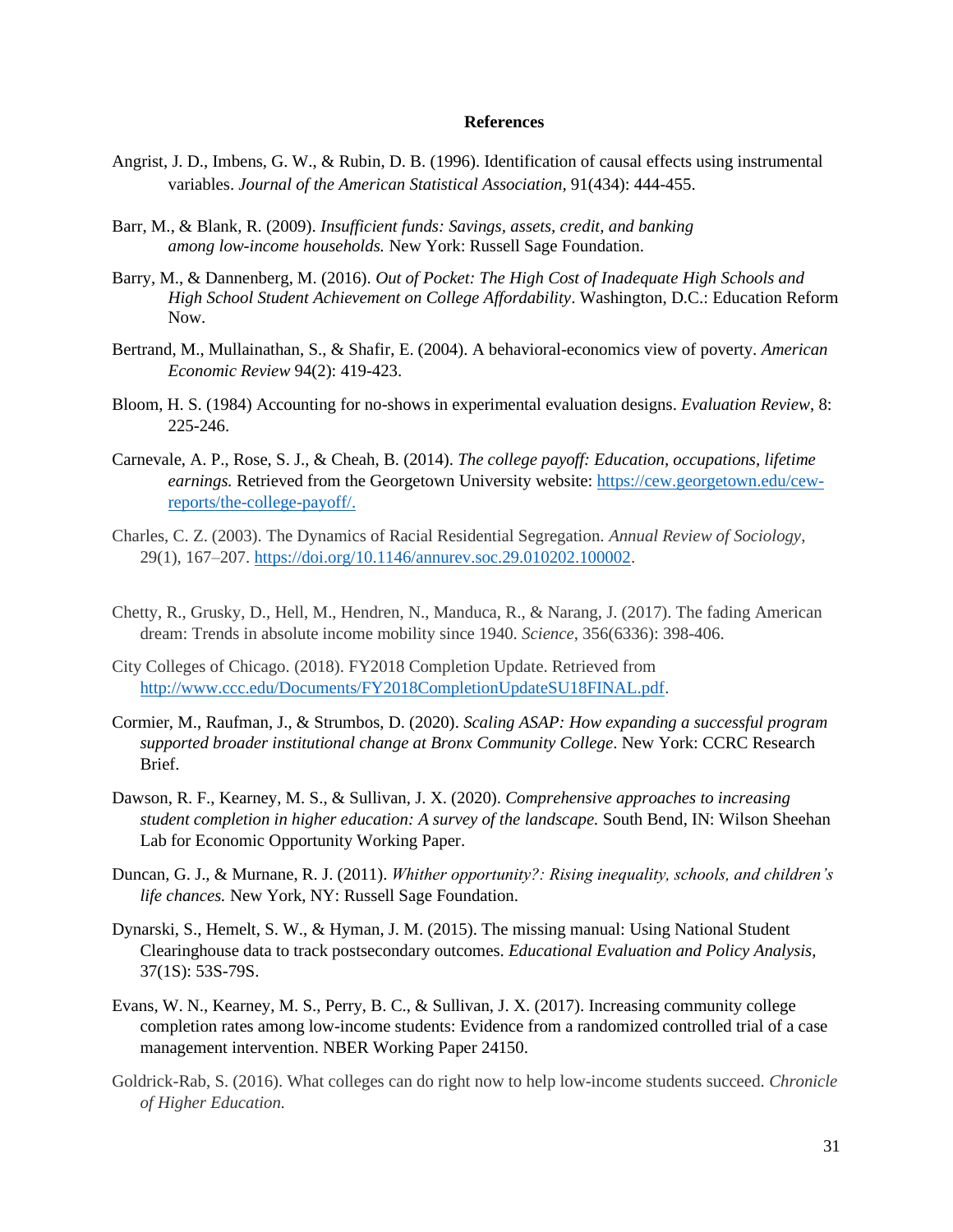- Goolsbee, A., Hubbard, G., & Ganz, A. (2019). *A Policy Agenda to Develop Capital for the Modern Economy.*
- Greenstone, M., Looney, A., Patashnik, J., & Yu, M. (2013). Thirteen facts about social mobility and the role of education. Washington, DC: The Hamilton Project.
- Johnson, J., Rochkind, J., Ott, A. N., & DuPont, S. (2015). *With Their Whole Lives Ahead of Them.*  Public Agenda.
- Katz, L.F., Kling, J.R., & Liebman, J.B. (2001). Moving to opportunity in Boston: Early results of a randomized mobility experiment. *The Quarterly Journal of Economics*, 116, 2, 607-654.
- Kopko, E., Ramos, M., & Karp, M. (2018). Why Do Some Community College Students Use Institutional Resources Differently Than Others in Program Selection and Planning? CCRC Working Paper No. 101. Community College Research Center, Columbia University.
- Kozol, J. (1991). *Savage Inequalities: Children in America's Schools*. New York, NY: Broadway Paperbacks.
- Kraemer, J. (2013). *Comparing Community College Completion Rates*. Retrieved from: [http://www.ncee.org/2013/05/statistic-of-the-month-comparing-community-college-completion](http://www.ncee.org/2013/05/statistic-of-the-month-comparing-community-college-completion-rates/)[rates/.](http://www.ncee.org/2013/05/statistic-of-the-month-comparing-community-college-completion-rates/)
- Lareau, A., & Goyette, K. (Eds.). (2014). *Choosing Homes, Choosing Schools.* Russell Sage Foundation.
- Long, B. T. (2014). Addressing the academic barriers to higher education in *Policies to Address Poverty in America*, ed. M. S. Kearney & B. H. Harris. Brookings Institution, The Hamilton Project.
- Martorell, P., & McFarlin Jr., I. (2011). Help or hindrance? The effects of college remediation on academic and labor market outcomes. *The Review of Economics and Statistics*, 93(2): 436-454.
- McCoy, H., & Bowen, E. (2014). Hope in the social environment: Factors affecting future aspirations and school self-efficacy for youth in urban environments. *Child and Adolescent Social Work Journal,*   $32(2)$ .
- Moschetti, R. V., & Hudley, C. (2015). Social Capital and Academic Motivation Among First-Generation Community College Students. *Community College Journal of Research and Practice*, 39(3): 235- 251.
- Murphy, M. C., Steele, C. M., & Gross, J. J. (2007). Signaling threat: How situational cues affect women in math, science and engineering settings. *Psychological Science*, 39(1), 879-885. DOI: 10.1111/j.1467-9280.2007.01995.

National Center for Education Statistics (2017). *Digest of Education Statistics.* Washington, DC.

- Pittman, D., Kim, S.C., Hunter, D., & Obasi, E. (2017). The Role of Minority Stress in Second-Generation Black Emerging Adult College Students' High-Risk Drinking Behaviors. *Cultural Diversity & Ethnic Minority Psychology.*
- Scrivener, S., & Weiss, M. J. (2009). *More guidance, better results?: Three-year effects of an enhanced student services program at two community colleges*. New York: MDRC.